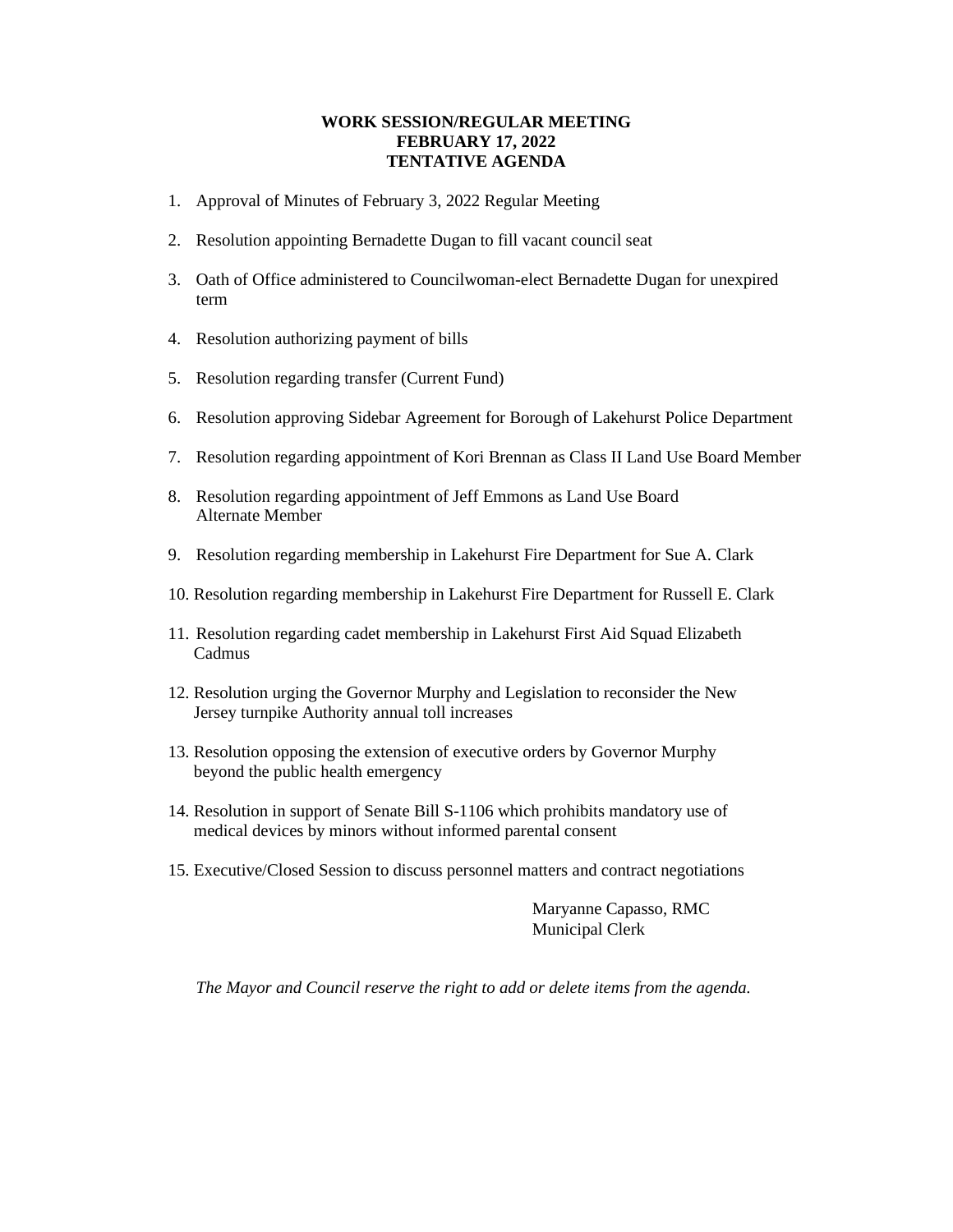**WHEREAS,** a vacancy has occurred on the governing body with the passing of Councilman Gary Lowe, effective January 22, 2022; **and**

**WHEREAS,** N.J.S.A. 40A:16-11 requires that the municipal committee of the party which held the vacant seat shall present to the governing body the names of nominees for the selection of a successor to fill the vacancy, **and**

**WHEREAS,** four names were submitted, **and**

**WHEREAS,** the governing body may fill the vacancy by the appointment of a successor from the same political party which had nominated the incumbent whose office has become vacant,

**NOW, THEREFORE, BE IT RESOLVED** by the Mayor and Council of the Borough of Lakehurst, County of Ocean, State of New Jersey that Bernadette Dugan is hereby appointed to fill the council seat left vacant by Gary Lowe.

**I, Maryanne Capasso, Municipal Clerk, of the Borough of Lakehurst, County of Ocean, State of New Jersey, do hereby certify that the above resolution was approved by the Mayor and Council at the meeting of February 17, 2022.**

> **Maryanne Capasso, RMC Municipal Clerk**

**\_\_\_\_\_\_\_\_\_\_\_\_\_\_\_\_\_\_\_\_\_\_\_\_\_**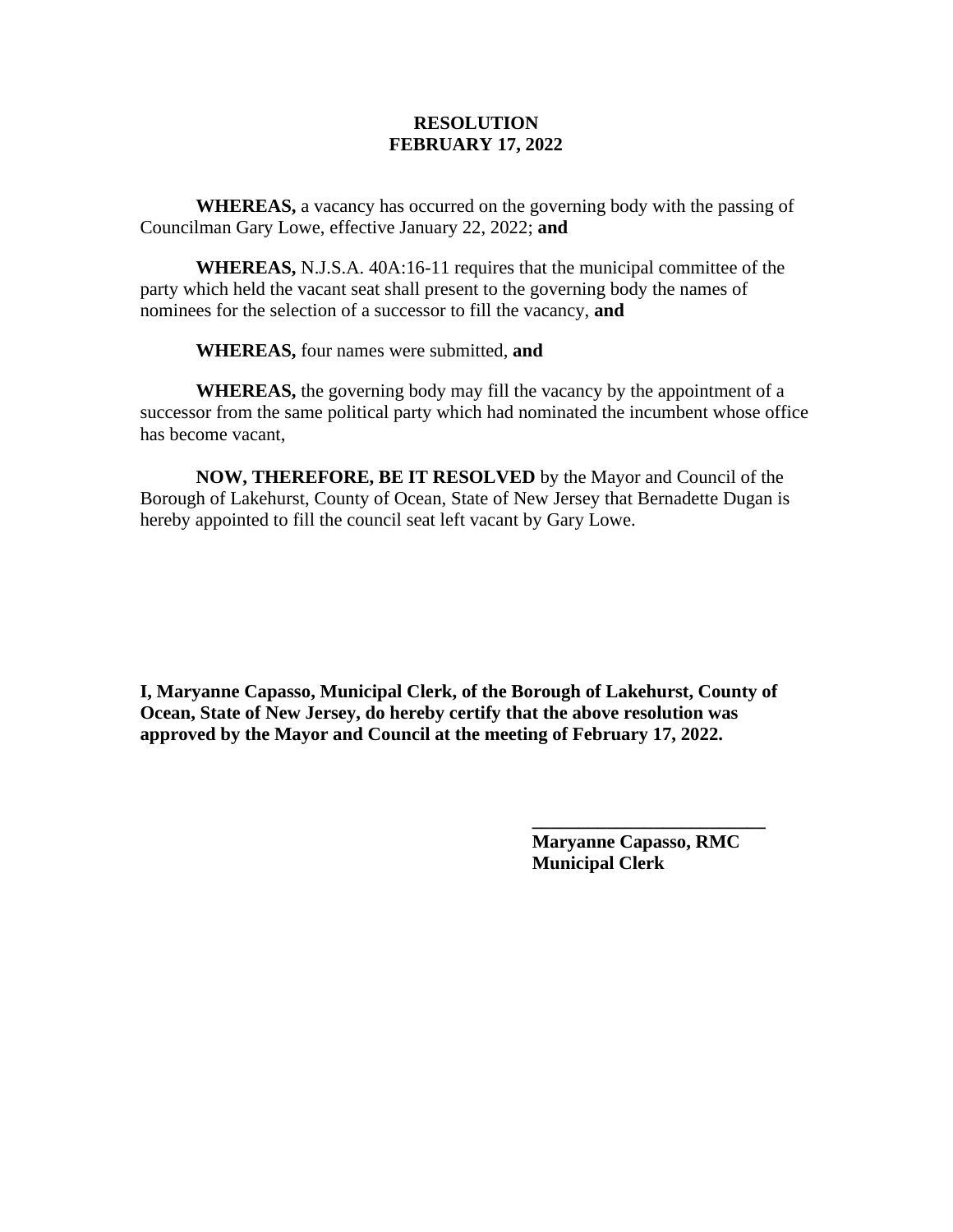WHEREAS, the governing body of the Borough of Lakehurst, in the County of Ocean and State of New Jersey has carefully examined all vouchers presented to the Borough Clerk for payment of claims; finding all to be accurate and legitimate;

NOW, THEREFORE, BE IT RESOLVED by the Mayor and Council of the Borough of Lakehurst, County of Ocean, State of New Jersey that the bills list as presented in the amount of \$108,726.62 is hereby approved.

I, Maryanne Capasso, Municipal Clerk, of the Borough of Lakehurst, County of Ocean, State of New Jersey, do hereby certify that the above resolution was approved by the Mayor and Council at the meeting of February 17, 2022.

> Maryanne Capasso **Municipal Clerk, RMC**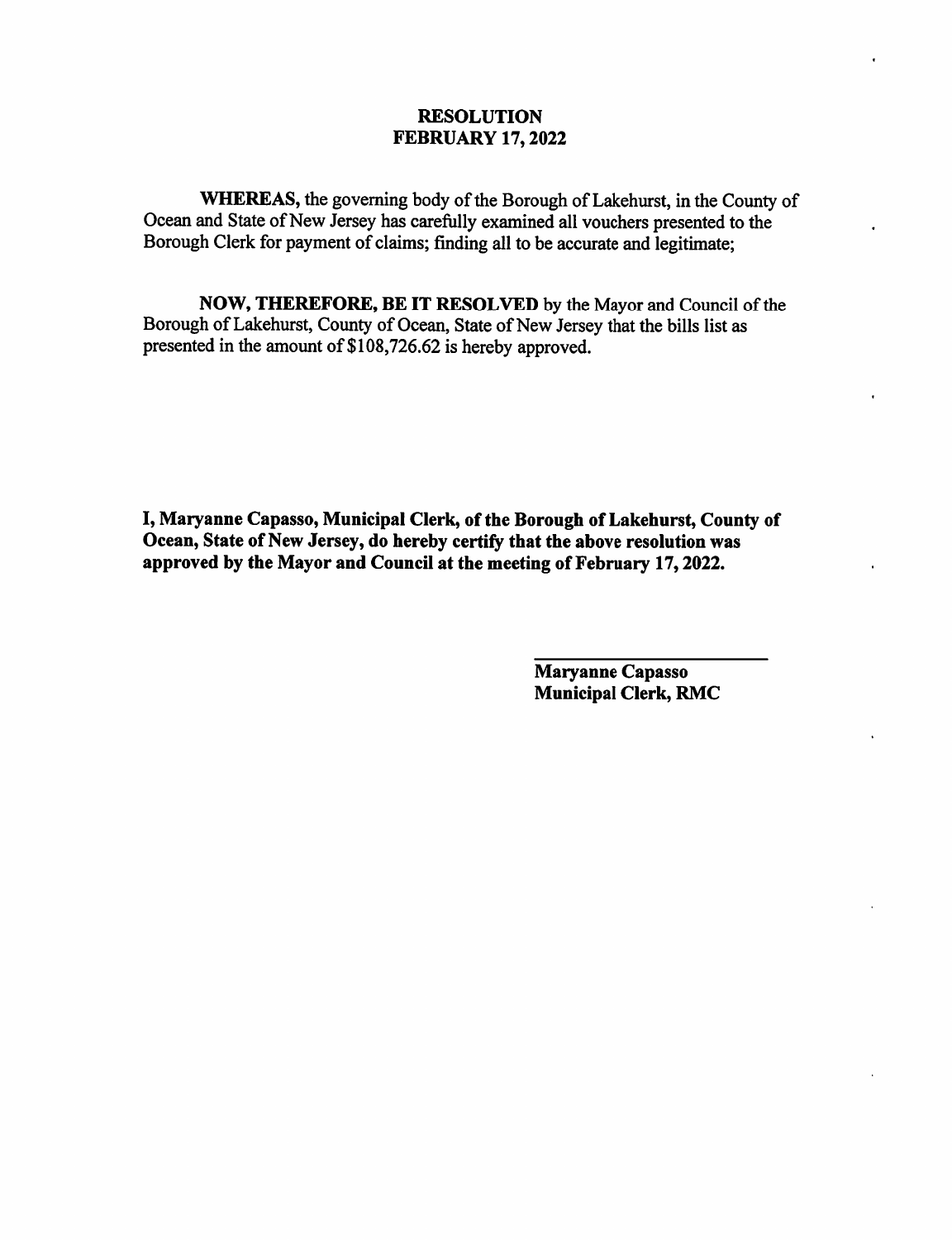| February 16, 2022 |  |
|-------------------|--|
| 03:56 PM          |  |

| $P.0.$ Type: All<br>Range: First<br>to Last<br>Format: Detail without Line Item Notes                                                                                                                                                                                                      |                                           |                                                                                                                                                                             | Paid: N<br>Void: N<br>Open: N<br>Held: Y<br>RCVd: Y<br>Aprv: N<br>Bid: Y<br>State: Y<br>Other: Y                                                                                                                                                                              | Exempt: Y                       |                                                                                                                                                 |             |                  |                                                      |
|--------------------------------------------------------------------------------------------------------------------------------------------------------------------------------------------------------------------------------------------------------------------------------------------|-------------------------------------------|-----------------------------------------------------------------------------------------------------------------------------------------------------------------------------|-------------------------------------------------------------------------------------------------------------------------------------------------------------------------------------------------------------------------------------------------------------------------------|---------------------------------|-------------------------------------------------------------------------------------------------------------------------------------------------|-------------|------------------|------------------------------------------------------|
| PO Date Vendor<br>PO #<br>Item Description                                                                                                                                                                                                                                                 |                                           | Amount Charge Account                                                                                                                                                       | Contract PO Type<br>Acct Type Description                                                                                                                                                                                                                                     |                                 | <b>First</b><br>Stat/Chk Enc Date Date                                                                                                          | <b>RCVd</b> | Chk/Void<br>Date | Invoice                                              |
| 21-00523 07/27/21 C0032<br><b>CERTIFIED SPEEDOMETER</b><br>1 CALIBRATION PDCARS 2, 3, 4, 5, 6, 7                                                                                                                                                                                           |                                           | 264.00 1-01-25-240-297                                                                                                                                                      | <b>B Police - Miscellaneous</b>                                                                                                                                                                                                                                               | $\mathbf{R}$                    | 07/27/21 02/16/22                                                                                                                               |             |                  | 23167                                                |
| 21-00673 09/28/21 M0073<br>1 APX 8000 All Band Radio (4)<br>2 Charger<br>3 Battery<br>4 Accessory Kit                                                                                                                                                                                      | MOTOROLA SOLUTIONS, INC. C/O<br>28,759.71 | 502.40 C-04-00-563-001<br>681.60 C-04-00-563-001<br>1,200.00 C-04-00-563-001                                                                                                | B Ordinance 2021-07 Various Improvements R<br>B Ordinance 2021-07 Various Improvements R<br>B Ordinance 2021-07 Various Improvements R<br>B Ordinance 2021-07 Various Improvements R                                                                                          |                                 | 09/28/21 02/16/22<br>02/10/22 02/16/22<br>02/10/22 02/16/22<br>02/10/22 02/16/22                                                                |             |                  | 8281264354<br>8281308804<br>8281302223<br>8281309014 |
| 21-00674 09/30/21 G0070<br><b>GALLS</b><br>1 1ST TACTICAL MENS LT WT GLOVE<br>2 THOROGOOD DEUCE 8" DUTY BOOT<br>3 CHAMPION ECO FLEECE 1/4 ZIP<br>4 CHAMPION ECO FLEECE 1/4 ZIP<br>5 UNIFORM LINE SHARE<br>6 UNIFORM LINE SHARE - SHIPPING                                                  | 206.44                                    | 25.50 1-01-25-240-276<br>106.25 1-01-25-240-276<br>34.85 1-01-25-240-276<br>28.07 1-01-25-240-276<br>$6.78$ 1-01-25-240-272<br>4.99 1-01-25-240-272                         | <b>B UNIFORM ALLOWANCE - GUIDE</b><br><b>B UNIFORM ALLOWANCE - GUIDE</b><br><b>B UNIFORM ALLOWANCE - GUIDE</b><br><b>B UNIFORM ALLOWANCE - GUIDE</b><br><b>B UNIFORM REPAIRS - REPLACE</b><br><b>B UNIFORM REPAIRS - REPLACE</b>                                              | R.<br>R<br>R<br>R<br>R<br>R     | 09/30/21 02/16/22<br>09/30/21 02/16/22<br>09/30/21 02/16/22<br>09/30/21 02/16/22<br>09/30/21 02/16/22<br>02/16/22 02/16/22                      |             |                  |                                                      |
| 21-00680 10/04/21 G0070<br>GALLS<br>1 REDMAN FULL TRAINING SUIT                                                                                                                                                                                                                            |                                           | 1,889.55 T-03-00-100-010                                                                                                                                                    | <b>B Storm Trust Reserve</b>                                                                                                                                                                                                                                                  | $\mathbf{R}$                    | 10/04/21 02/16/22                                                                                                                               |             |                  | 019468230                                            |
| 21-00795 11/05/21 B0090<br>BRY'S MARINE<br>1 2022 DURANAUTIC ALUM JOHN BOAT                                                                                                                                                                                                                |                                           | 3,504.83 C-04-00-563-001                                                                                                                                                    | B Ordinance 2021-07 Various Improvements R                                                                                                                                                                                                                                    |                                 | 11/05/21 02/16/22                                                                                                                               |             |                  |                                                      |
| 21-00797 11/05/21 A0093<br>ACTION UNIFORM CO.<br>1 SAFARILAND HOLSTER BK GLOCK 26<br>2 1ST TACT BDU PANTS BK 32/36<br>3 BLAUER MENS POLO BLACK L/REG<br>4 1ST TACT BDU PANTS W/STRIPE<br>5 BLAUER CHILL INSULATED GLOVE<br>6 BLAUER FRISK GLOVE BLACK MED<br>7 LINED WATCH CAP - DARK NAVY | 350.96                                    | 42.00 1-01-25-240-278<br>59.99 1-01-25-240-278<br>44.99 1-01-25-240-278<br>92.00 1-01-25-240-278<br>51.99 1-01-25-240-278<br>21.99 1-01-25-240-278<br>38.00 1-01-25-240-278 | <b>B UNIFORM ALLOWANCE - HESTER</b><br><b>B UNIFORM ALLOWANCE - HESTER</b><br><b>B UNIFORM ALLOWANCE - HESTER</b><br><b>B UNIFORM ALLOWANCE - HESTER</b><br><b>B UNIFORM ALLOWANCE - HESTER</b><br><b>B UNIFORM ALLOWANCE - HESTER</b><br><b>B UNIFORM ALLOWANCE - HESTER</b> | R<br>R<br>R<br>R<br>R<br>R<br>R | 11/05/21 02/16/22<br>11/05/21 02/16/22<br>11/05/21 02/16/22<br>11/05/21 02/16/22<br>11/05/21 02/16/22<br>11/05/21 02/16/22<br>11/05/21 02/16/22 |             |                  | 40073                                                |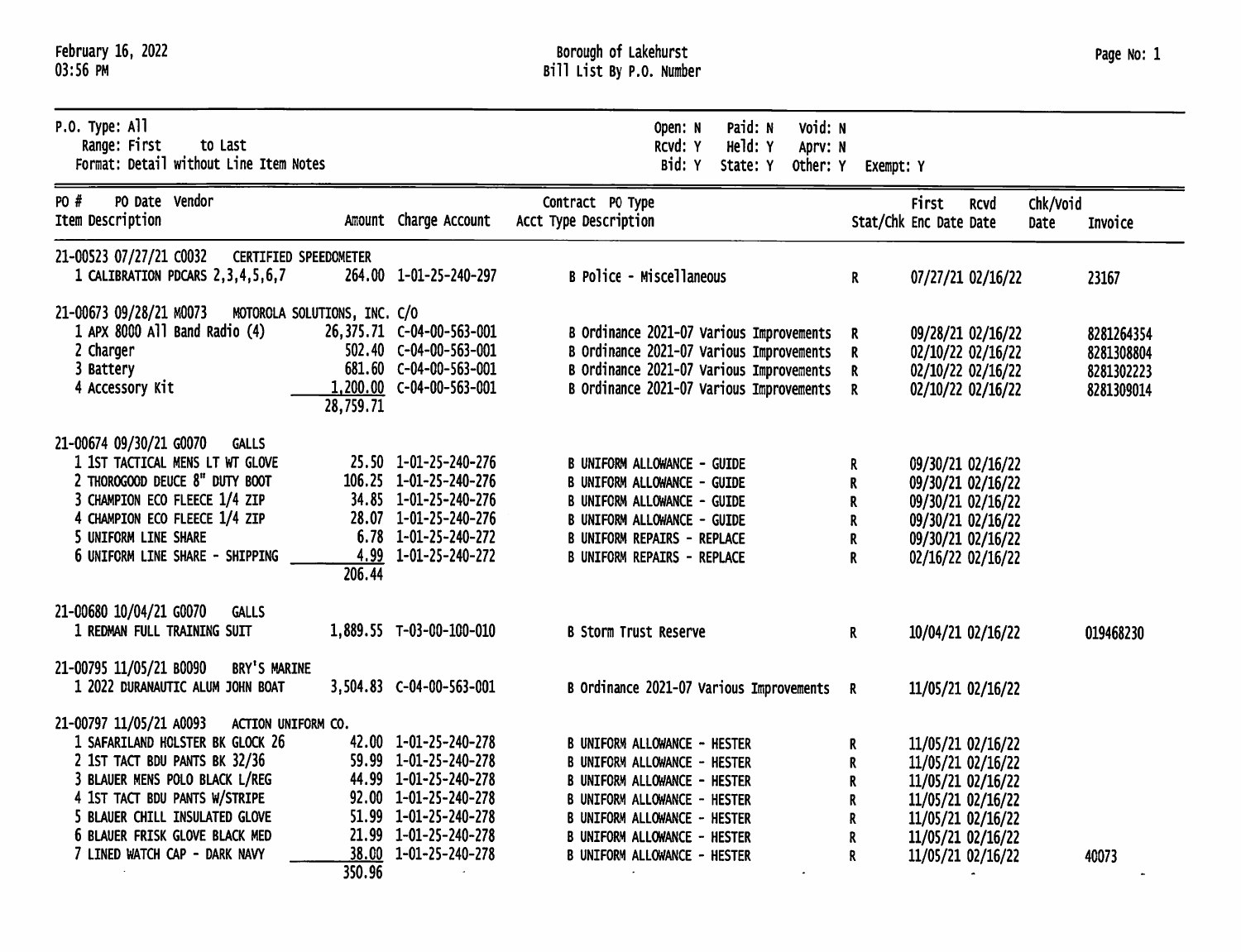# Borough of Lakehurst<br>Bill List By P.O. Number

 $\ddot{\phantom{a}}$ 

 $\omega$ 

| PO Date Vendor<br>PO #<br>Item Description                                                                                                                                                                                                                                    | Amount Charge Account                                                                                                                                     | Contract PO Type<br>Acct Type Description                                                                                                                                                                                                               |                                                          | <b>First</b><br>Stat/Chk Enc Date Date                                                                                     | <b>RCVd</b> | Chk/void<br><b>Date</b> | Invoice                                            |
|-------------------------------------------------------------------------------------------------------------------------------------------------------------------------------------------------------------------------------------------------------------------------------|-----------------------------------------------------------------------------------------------------------------------------------------------------------|---------------------------------------------------------------------------------------------------------------------------------------------------------------------------------------------------------------------------------------------------------|----------------------------------------------------------|----------------------------------------------------------------------------------------------------------------------------|-------------|-------------------------|----------------------------------------------------|
| 21-00813 11/22/21 W0010<br>W. B. MASON OFFICE SUPPLIES<br>1 HP 85A INK<br>2 BROTHER TONER BLACK<br>164.67                                                                                                                                                                     | 120.61 1-01-25-240-211<br>44.06 1-01-25-240-211                                                                                                           | <b>B OFFICE SUPPLIES</b><br><b>B OFFICE SUPPLIES</b>                                                                                                                                                                                                    | R.<br>R                                                  | 11/22/21 02/16/22<br>11/22/21 02/16/22                                                                                     |             |                         |                                                    |
| 21-00872 12/14/21 P0054<br>PENN JERSEY PAPER COMPANY<br>1 Z-FOLD PAPER TOWELS<br>2 TOILET TISSUE<br>3 TRASH CAN LINERS 38X58<br>5 DELIVERY FEE<br>507.71                                                                                                                      | 387.20 1-01-26-310-299<br>39.83 1-01-26-310-299<br>75.18 1-01-26-310-299<br>$5.50$ 1-01-26-310-299                                                        | <b>B MISCELLANEOUS</b><br><b>B MISCELLANEOUS</b><br><b>B MISCELLANEOUS</b><br><b>B MISCELLANEOUS</b>                                                                                                                                                    | R<br>R<br>R<br>$\mathbf{R}$                              | 12/14/21 02/16/22<br>12/14/21 02/16/22<br>12/14/21 02/16/22<br>02/09/22 02/16/22                                           |             |                         | 00727840                                           |
| 21-00920 12/31/21 M0118 MIRACLE CHEMICAL CO.<br>1 200 GAL SODIUM HYPOCHLORITE                                                                                                                                                                                                 | 772.00 1-09-00-101-267                                                                                                                                    | <b>B CHEMICALS</b>                                                                                                                                                                                                                                      | R.                                                       | 12/31/21 02/16/22                                                                                                          |             |                         |                                                    |
| 21-00922 12/31/21 W0008 WORKNET, OCEAN BAY OCC MEDICIN<br>1 POLICE PRE EMPLOYEMENT MEDICAL                                                                                                                                                                                    | 333.75 1-01-25-240-229                                                                                                                                    | <b>B PHYSICALS</b>                                                                                                                                                                                                                                      | R.                                                       | 12/31/21 02/16/22                                                                                                          |             |                         | 03492482-00                                        |
| 22-00001 01/11/22 D0024<br><b>D. GORDON CONTROLS</b><br>1 COMM CENTER UNIT PRESSURE                                                                                                                                                                                           | 739.48 1-01-26-310-244                                                                                                                                    | <b>B EQUIPMENT - MAINTENANCE/REPAIR</b>                                                                                                                                                                                                                 | $\mathbf{R}$                                             | 01/11/22 02/16/22                                                                                                          |             |                         | 2296-58738                                         |
| 22-00002 01/11/22 00024<br><b>D. GORDON CONTROLS</b><br>1 FIRE DEPT NO HEAT INV# 58927<br>2 COMM CENTER REPLACE CIRCUT BD<br>3 COMM CENTER REPLACE FLUE PIPE<br>4 PW HEAT REPAIR INV# 58949<br>5 COMM CENTER REPAIR INV# 58865<br>6 COMM CENTER REPAIR INV# 58815<br>3,864.63 | 147.00 1-01-26-310-244<br>904.74 1-01-26-310-244<br>1,206.83 1-01-26-310-244<br>842.46 1-01-26-310-244<br>683.55 1-01-26-310-244<br>80.05 1-01-26-310-244 | <b>B EQUIPMENT - MAINTENANCE/REPAIR</b><br><b>B EQUIPMENT - MAINTENANCE/REPAIR</b><br><b>B EQUIPMENT - MAINTENANCE/REPAIR</b><br>B EQUIPMENT - MAINTENANCE/REPAIR<br><b>B EQUIPMENT - MAINTENANCE/REPAIR</b><br><b>B EQUIPMENT - MAINTENANCE/REPAIR</b> | R.<br>R<br>R<br>${\bf R}$<br>$\mathbf R$<br>$\mathbf{R}$ | 01/11/22 02/16/22<br>01/11/22 02/16/22<br>01/11/22 02/16/22<br>01/11/22 02/16/22<br>01/11/22 02/16/22<br>01/11/22 02/16/22 |             |                         | 58927<br>58931<br>58816<br>58949<br>58865<br>58815 |
| 22-00003 01/11/22 D0024<br>D. GORDON CONTROLS<br>1 PW HEAT REPAIR INV# 58774<br>2 PW HEAT REPAIR INV# 58773<br>912.81                                                                                                                                                         | 607.05 1-01-26-310-244<br>305.76 1-01-26-310-244                                                                                                          | B EQUIPMENT - MAINTENANCE/REPAIR<br>B EQUIPMENT - MAINTENANCE/REPAIR                                                                                                                                                                                    | R<br>$\mathbf{R}$                                        | 01/11/22 02/16/22<br>01/11/22 02/16/22                                                                                     |             |                         | 58774<br>58773                                     |
| 22-00008 01/18/22 M0021<br>M.O.C.I.B.<br>1 2022 ANNUAL MEMBERSHIP                                                                                                                                                                                                             | 50.00 2-01-25-240-281                                                                                                                                     | <b>B PROFESSIONAL MEMBERSHIP &amp; DUES</b>                                                                                                                                                                                                             | $\mathbf{R}$                                             | 01/18/22 02/16/22                                                                                                          |             |                         |                                                    |

 $\sim$   $\sim$ 

 $\sim$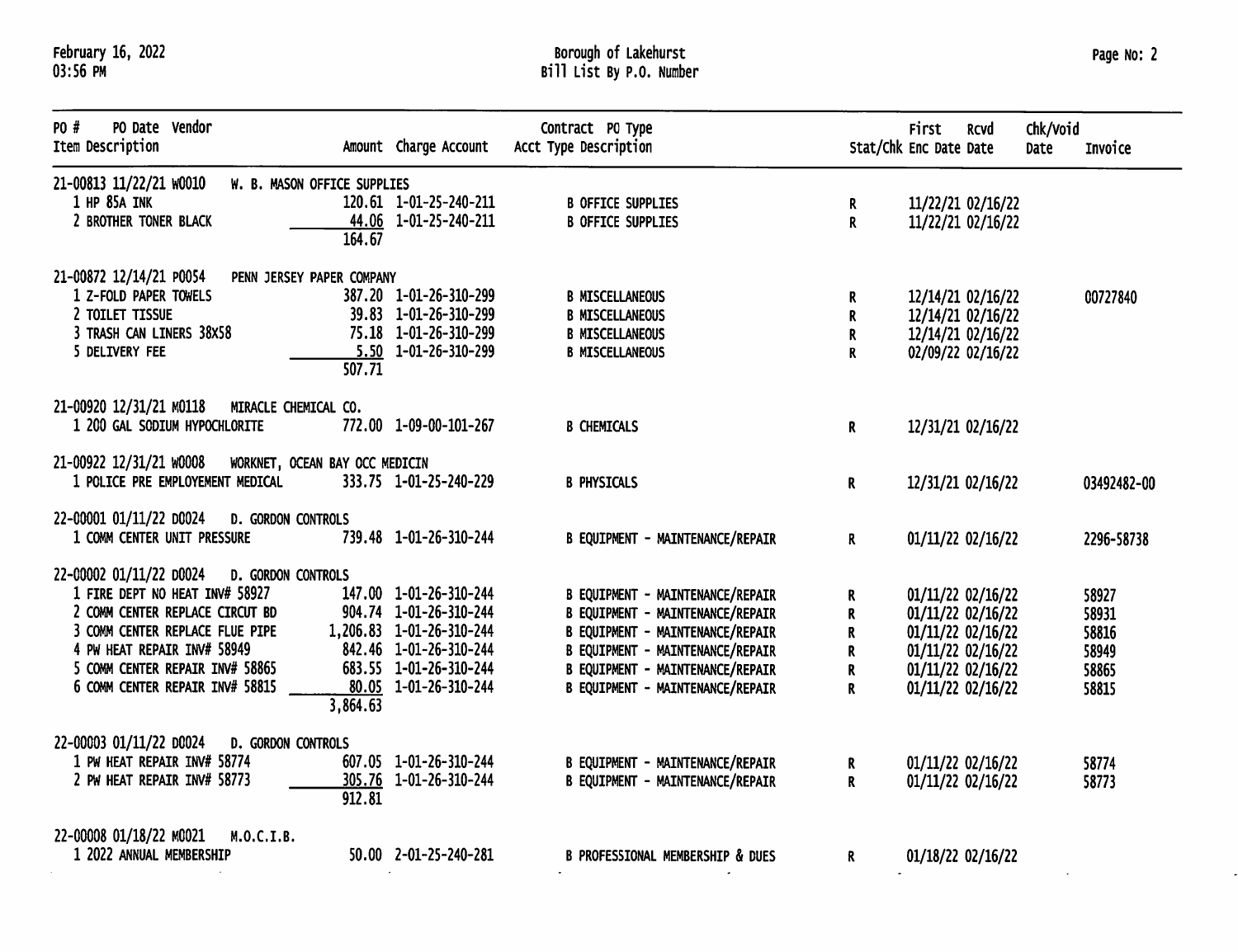# Borough of Lakehurst<br>Bill List By P.O. Number

 $\omega$ 

| PO #<br>PO Date Vendor<br>Item Description                                                                                                                                             | Amount Charge Account                                                                                                          | Contract PO Type<br>Acct Type Description                                                                                                            | Stat/Chk Enc Date Date | <b>First</b>                                                                                          | <b>RCVd</b> | Chk/Void<br><b>Date</b> | Invoice                                   |
|----------------------------------------------------------------------------------------------------------------------------------------------------------------------------------------|--------------------------------------------------------------------------------------------------------------------------------|------------------------------------------------------------------------------------------------------------------------------------------------------|------------------------|-------------------------------------------------------------------------------------------------------|-------------|-------------------------|-------------------------------------------|
| 22-00059 01/25/22 A0083<br>AISH FIRE PROTECTION CO<br>1 KITCHEN SUPPRESSION INSPECTION<br>2 FUSIBLE LINK<br>124.00                                                                     | 115.00 2-01-26-310-299<br>$9.00$ 2-01-26-310-299                                                                               | <b>B MISCELLANEOUS</b><br><b>B MISCELLANEOUS</b>                                                                                                     | R<br>R                 | 01/25/22 02/16/22<br>01/25/22 02/16/22                                                                |             |                         | 1036122121                                |
| 22-00060 01/25/22 u0562<br>USA BLUE BOOK<br>1 33 GPD 100 PSI CHEMTECH<br>2 SHIPPING<br>1,095.02                                                                                        | 1,081.97 2-09-00-101-212<br>13.05 2-09-00-101-212                                                                              | <b>B MAINTENANCE SUPPLIES</b><br><b>B MAINTENANCE SUPPLIES</b>                                                                                       | R.<br>R                | 01/25/22 02/16/22<br>01/25/22 02/16/22                                                                |             |                         | 858753                                    |
| 22-00077 02/02/22 A0061<br>AC HESSE<br>1 CONCRETE SAND                                                                                                                                 | 194.80 2-01-26-290-268                                                                                                         | <b>B SAND &amp; SALT</b>                                                                                                                             | R.                     | 02/02/22 02/16/22                                                                                     |             |                         |                                           |
| 22-00080 02/02/22 M0013<br>BILL MEYER ELECTRIC<br>1 PD LIGHTS                                                                                                                          | 279.62 2-01-26-310-244                                                                                                         | B EQUIPMENT - MAINTENANCE/REPAIR                                                                                                                     | $\mathbf R$            | 02/02/22 02/16/22                                                                                     |             |                         |                                           |
| 22-00094 02/03/22 NO113<br>NJ WATER ASSOCIATION<br>1 2022 ANNUAL MEMBERSHIP                                                                                                            | 430.00 2-09-00-101-281                                                                                                         | <b>B PROFESSIONAL MEMBERSHIP &amp; DUES</b>                                                                                                          | R.                     | 02/03/22 02/16/22                                                                                     |             |                         | 9562                                      |
| 22-00095 02/03/22 A0093<br>ACTION UNIFORM CO.<br>1 CUSTOMIZED DRESS BLOUSE                                                                                                             | 100.00 2-01-25-240-272                                                                                                         | <b>B UNIFORM REPAIRS - REPLACE</b>                                                                                                                   | R.                     | 02/03/22 02/16/22                                                                                     |             |                         | 40856                                     |
| 22-00099 02/03/22 P0038<br>PRO-SHRED SOUTHERN NJ<br>1 PD SHRED INVOICE# 35263                                                                                                          | 45.00 2-01-25-240-297                                                                                                          | B Police - Miscellaneous                                                                                                                             | R.                     | 02/03/22 02/16/22                                                                                     |             |                         | 35263                                     |
| 22-00100 02/03/22 P0041<br>PRICED RITE TOWING<br>1 INVOICE# 156871<br>2 INVOICE# 157133<br>3 INVOICE# 157120<br>437.32                                                                 | 125.00 2-01-25-240-298<br>262.32 2-01-25-240-298<br>$50.00$ 2-01-25-240-298                                                    | B Police - Towing Charges<br>B Police - Towing Charges<br><b>B Police - Towing Charges</b>                                                           | R<br>R<br>R            | 02/03/22 02/16/22<br>02/03/22 02/16/22<br>02/03/22 02/16/22                                           |             |                         | 156871<br>157133<br>157120                |
| 22-00101 02/03/22 A0090<br>ACCURATE TOWING<br>1 IMPOUND INVOICE: 78146<br>2 IMPOUND INVOICE: 78100<br>3 IMPOUND INVOICE: 78052<br>4 IMPOUND INVOICE: 78534<br>5 IMPOUND INVOICE: 78112 | 125.00 2-01-25-240-298<br>125.00 2-01-25-240-298<br>125.00 2-01-25-240-298<br>125.00 2-01-25-240-298<br>125.00 2-01-25-240-298 | B Police - Towing Charges<br>B Police - Towing Charges<br>B Police - Towing Charges<br>B Police - Towing Charges<br><b>B Police - Towing Charges</b> | R.<br>R<br>R<br>R<br>R | 02/03/22 02/16/22<br>02/03/22 02/16/22<br>02/03/22 02/16/22<br>02/03/22 02/16/22<br>02/03/22 02/16/22 |             |                         | 78146<br>78100<br>78052<br>78534<br>78112 |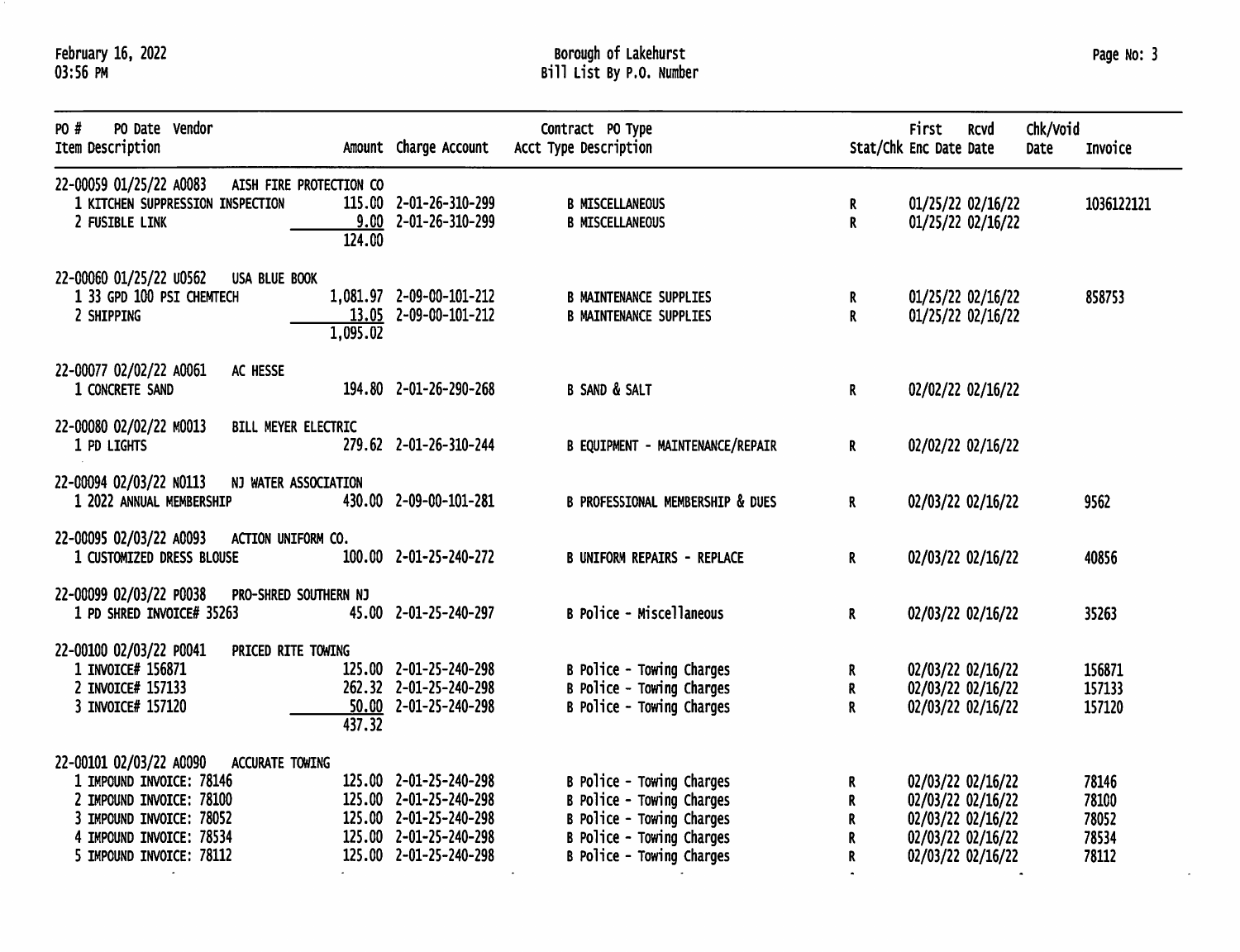$\mathcal{L}_{\mathcal{A}}$ 

 $\sim$ 

 $\langle \rangle$ 

# Borough of Lakehurst<br>Bill List By P.O. Number

| Page No: 4 |  |  |
|------------|--|--|
|------------|--|--|

 $\overline{\mathcal{L}}$ 

| PO #<br>PO Date Vendor<br>Item Description                                                                                            |                                           | Amount Charge Account                                                                                                            | Contract PO Type<br>Acct Type Description                                                                                             |                       | <b>First</b><br>Stat/Chk Enc Date Date | <b>RCVd</b>                                                                                           | Chk/Void<br>Date | Invoice                                                            |
|---------------------------------------------------------------------------------------------------------------------------------------|-------------------------------------------|----------------------------------------------------------------------------------------------------------------------------------|---------------------------------------------------------------------------------------------------------------------------------------|-----------------------|----------------------------------------|-------------------------------------------------------------------------------------------------------|------------------|--------------------------------------------------------------------|
| 22-00101 02/03/22 A0090<br>ACCURATE TOWING<br>6 IMPOUND INVOICE: 74994                                                                | 750.00                                    | Continued<br>125.00 2-01-25-240-298                                                                                              | B Police - Towing Charges                                                                                                             | $\mathbf{R}$          |                                        | 02/03/22 02/16/22                                                                                     |                  | 74994                                                              |
| 22-00102 02/03/22 E0078<br>ESI EQUIPMENT, INC<br>1 FD ANNUAL SERVICE CONTRACT                                                         |                                           | 980.00 2-01-25-265-299                                                                                                           | <b>B MISCELLANEOUS</b>                                                                                                                | $\mathbf{R}$          |                                        | 02/03/22 02/16/22                                                                                     |                  | 21-2060                                                            |
| 22-00103 02/04/22 R0158<br>3 CDBG - Orange St<br>4 CDBG - Orange St<br>5 CDBG - Orange St<br>6 CDBG - Orange St<br>7 CDBG - Orange St | REMINGTON & VERNICK ENGINEERS<br>3,178.75 | 1,032.50 1-01-20-165-232<br>267.50 1-01-20-165-232<br>302.50 G-02-00-200-641<br>846.00 G-02-00-200-641<br>730.25 G-02-00-200-641 | B<br><b>B ENGINEERING SERVICES</b><br><b>B ENGINEERING SERVICES</b><br>B CDBG - Orange St<br>B CDBG - Orange St<br>B CDBG - Orange St | R<br>R<br>R<br>R<br>R |                                        | 02/04/22 02/16/22<br>02/04/22 02/16/22<br>02/04/22 02/16/22<br>02/04/22 02/16/22<br>02/04/22 02/16/22 |                  | 15140078-1<br>15140078-2<br>15140078-2<br>1514∪078-3<br>15140078-4 |
| 22-00112 02/09/22 N0380<br>1 CANNABIS LAW WEBINAR                                                                                     | NJ STATE LEAGUE OF MUNICIPALIT            | 300.00 2-01-20-120-284                                                                                                           | <b>B TRAINING &amp; EDUCATION</b>                                                                                                     | $\mathbf{R}$          |                                        | 02/09/22 02/16/22                                                                                     |                  |                                                                    |
| 22-00114 02/14/22 B0092<br><b>B SAFE INC.</b><br>1 SERVICE CALL INVOICE# 1215877                                                      |                                           | 147.50 2-01-26-310-299                                                                                                           | <b>B MISCELLANEOUS</b>                                                                                                                | R                     |                                        | 02/14/22 02/16/22                                                                                     |                  | 1215877                                                            |
| 22-00116 02/14/22 00286<br>1 SCHEDULE C - HOT PATCH                                                                                   | OCEAN COUNTY ROAD DEPARTMENT              | 722.57 1-01-26-290-267                                                                                                           | <b>B SCHEDULE "C"</b>                                                                                                                 | R                     |                                        | 02/14/22 02/16/22                                                                                     |                  |                                                                    |
| 22-00117 02/16/22 A0102<br>1 PHONE BILL - MARCH 2022                                                                                  | AFFILIATED TECHNOLOGY SOLUTION            | 622.15 2-01-31-440-275                                                                                                           | <b>B TELEPHONE</b>                                                                                                                    | R.                    |                                        | 02/16/22 02/16/22                                                                                     |                  | 150006                                                             |
| 22-00118 02/16/22 N0380<br>1 BUDGETING FOR ELECTED OFFICIAL                                                                           | NJ STATE LEAGUE OF MUNICIPALIT            | 225.00 2-01-20-110-299                                                                                                           | <b>B MISCELLANEOUS</b>                                                                                                                | R.                    |                                        | 02/16/22 02/16/22                                                                                     |                  |                                                                    |
| 22-00119 02/16/22 P0151<br>PEDRONI FUEL OIL CO.<br>1 DYED DIESEL FOR PW GARAGE                                                        |                                           | 1,486.15 2-01-31-447-266                                                                                                         | <b>B DIESEL FUEL</b>                                                                                                                  | R.                    |                                        | 02/16/22 02/16/22                                                                                     |                  | 561881                                                             |
| 22-00120 02/16/22 NO029<br>TWIN ROCKS WATER<br>1 BORO HALL WATER AND COOLER<br>2 POLICE DEPT WATER AND COOLER                         | 113.94                                    | 95.96 2-01-20-120-299<br>17.98 2-01-25-240-297                                                                                   | <b>B MISCELLANEOUS</b><br>B Police - Miscellaneous                                                                                    | R.<br>$\mathbf{R}$    |                                        | 02/16/22 02/16/22<br>02/16/22 02/16/22                                                                |                  |                                                                    |

 $\sim$ 

 $\mathcal{A}^{\pm}$ 

 $\sim$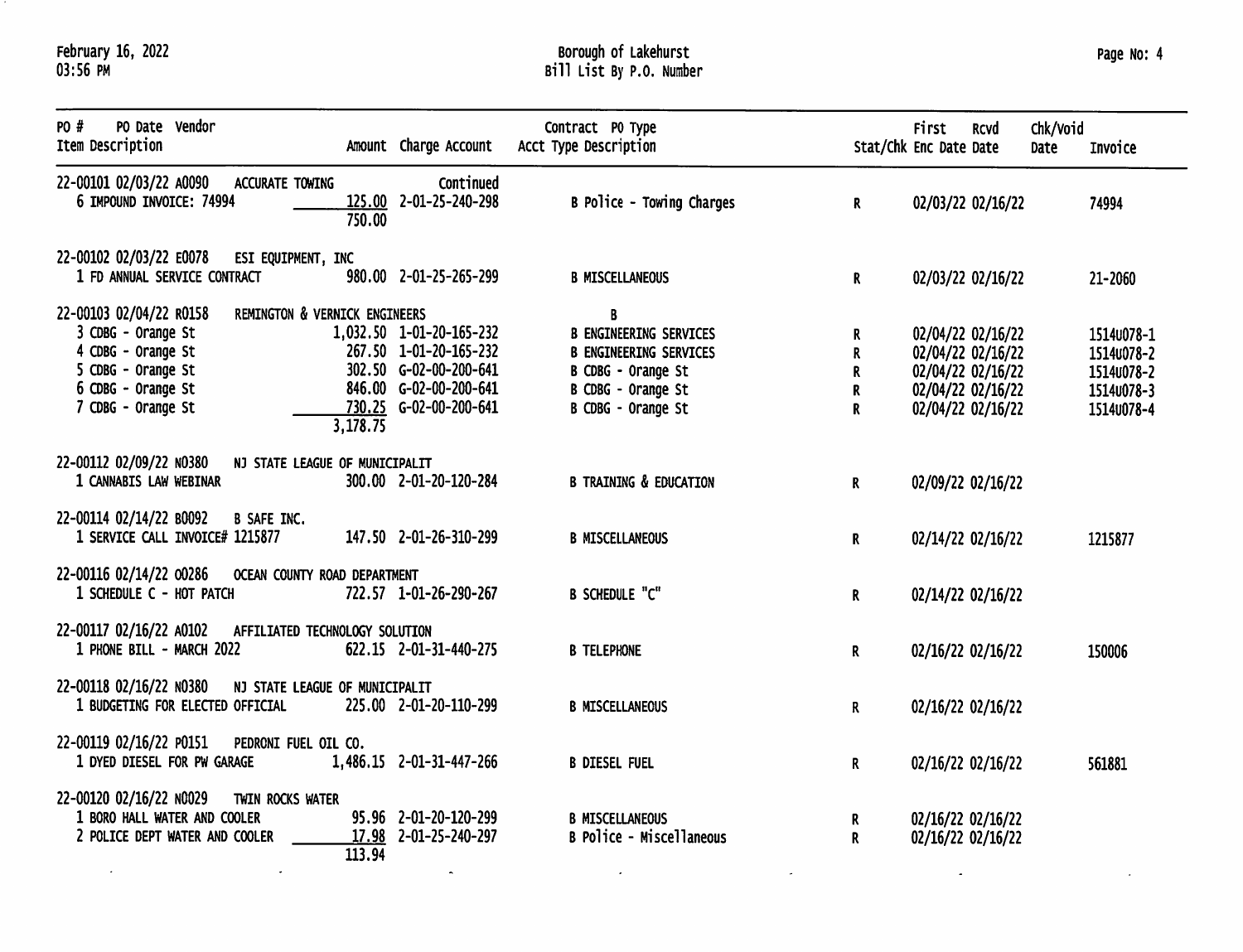# Borough of Lakehurst<br>Bill List By P.O. Number

 $\mathcal{L}^{\pm}$ 

| PO #<br>PO Date Vendor<br>Item Description                                                                       |                                  | Amount Charge Account                                              | Contract PO Type<br>Acct Type Description                               |                    | First<br>Stat/Chk Enc Date Date | <b>RCVd</b>                            | Chk/Void<br>Date | Invoice        |
|------------------------------------------------------------------------------------------------------------------|----------------------------------|--------------------------------------------------------------------|-------------------------------------------------------------------------|--------------------|---------------------------------|----------------------------------------|------------------|----------------|
| 22-00121 02/16/22 C0076<br>1 LABOR ATTORNEY FEES                                                                 | CLEARY, GIACOBBE, ALFIERI &      | 150.00 2-01-20-155-231                                             | <b>B LEGAL SERVICES</b>                                                 | $\mathbf{R}$       |                                 | 02/16/22 02/16/22                      |                  | 103399         |
| 22-00122 02/16/22 L0003 LAKEHURST HARDWARE<br>1 HARDWARE HOUSE ACCOUNT CHARGES                                   |                                  | 18.99 2-01-26-310-262                                              | <b>B MINOR TOOLS &amp; EQUIPMENT</b>                                    | R                  |                                 | 02/16/22 02/16/22                      |                  |                |
| 22-00123 02/16/22 00145 OCEAN COUNTY UTILITIES<br>1 1ST QTR 2022 UTILITIES CHARGE<br>2 2020 DEFICIENCY CREDIT    | 12,367.42                        | 80,780.00 2-09-00-105-222<br>$68,412.58 - 2 - 09 - 00 - 105 - 222$ | <b>B CONTRACTUAL SERVICES</b><br><b>B CONTRACTUAL SERVICES</b>          | R.<br>$\mathsf{R}$ |                                 | 02/16/22 02/16/22<br>02/16/22 02/16/22 |                  |                |
| 22-00124 02/16/22 B9112 B & K EQUIPMENT SERVICES<br>1 TRASH TRUCK INVOICE# 34405<br>2 CAT BACKHOE INVOICE# 34390 | 645.27                           | 364.73 2-01-26-291-254<br>280.54 2-09-00-101-252                   | <b>B SANITATION VEHICLE MAINT/REP</b><br>B MOTOR VEHICLE - MAINT/REPAIR | R<br>$\mathbf{R}$  |                                 | 02/16/22 02/16/22<br>02/16/22 02/16/22 |                  | 34405<br>34390 |
| 22-00125 02/16/22 M0113<br>1 COURT SHARED SERVICES 1-3/22                                                        | MANCHESTER TOWNSHIP              | 12,500.00 2-01-42-152-202                                          | B Manchester Township - Municipal Court                                 | $\mathbf{R}$       |                                 | 02/16/22 02/16/22                      |                  |                |
| 22-00126 02/16/22 00005<br>1 PW UNIFORM CLEANING 12/21<br>2 PW UNIFORM CLEANING 1/22                             | UNIFIRST CORPORATION<br>1,846.98 | 1,026.10 1-09-00-101-271<br>820.88 2-09-00-101-271                 | <b>B UNIFORMS</b><br><b>B UNIFORMS</b>                                  | R<br>R             |                                 | 02/16/22 02/16/22<br>02/16/22 02/16/22 |                  |                |
| 22-00127 02/16/22 00012<br>1 ONE CALL MESSAGES 1/22                                                              | ONE CALL CONCEPTS                | 40.04 2-09-00-101-275                                              | <b>B TELEPHONE</b>                                                      | R                  |                                 | 02/16/22 02/16/22                      |                  |                |
| 22-00128 02/16/22 v0855<br>1 PHONE BILL<br>2 PHONE BILL                                                          | <b>VERIZON</b><br>188.76         | 94.38 2-09-00-101-275<br>94.38 2-09-00-101-275                     | <b>B TELEPHONE</b><br><b>B TELEPHONE</b>                                | R<br>R             |                                 | 02/16/22 02/16/22<br>02/16/22 02/16/22 |                  |                |
| 22-00129 02/16/22 A0075<br>1 CLERK ADVERT. 1/1/22 - 1/31/22                                                      | GANNETT NEW JERSEY NEWSPAPERS    | 414.87 2-01-20-122-215                                             | B Advertising - Legal Advertisements                                    | R                  |                                 | 02/16/22 02/16/22                      |                  | 0004396695     |
| 22-00130 02/16/22 A0024 ACTION DATA SERVICES<br>1 PAYROLL SERVICE PDEND 1/23/22                                  |                                  | 348.65 2-01-20-130-299                                             | <b>B Finance - Miscellaneous</b>                                        | R.                 |                                 | 02/16/22 02/16/22                      |                  | 76540          |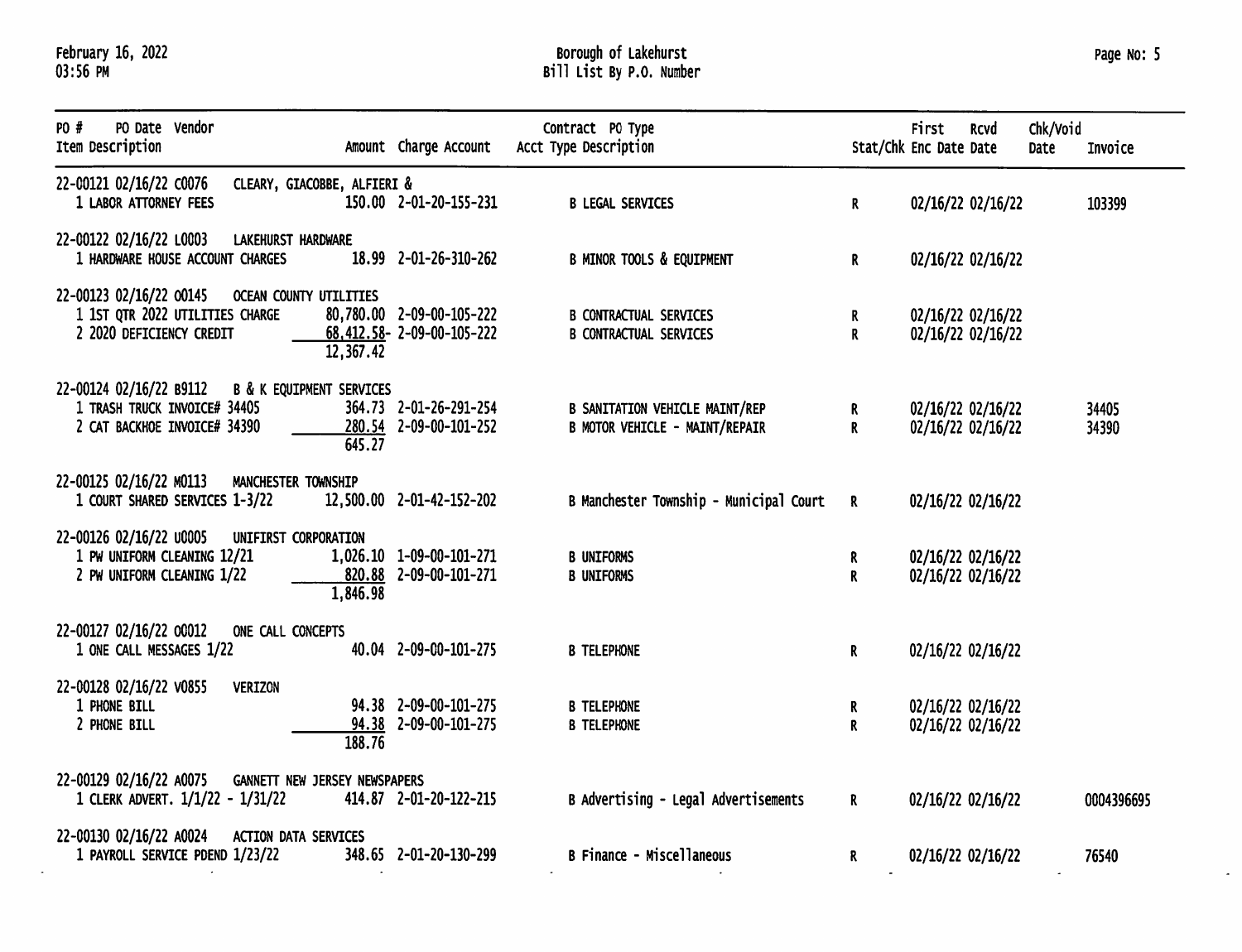## Borough of Lakehurst<br>Bill List By P.O. Number

 $\epsilon$ 

### Page No: 6

| PO #<br>PO Date Vendor<br>Item Description                            | Amount Charge Account    | Contract PO Type<br>Acct Type Description |                  | First<br>Stat/Chk Enc Date Date | <b>RCVd</b>       | Chk/Void<br>Date | Invoice     |
|-----------------------------------------------------------------------|--------------------------|-------------------------------------------|------------------|---------------------------------|-------------------|------------------|-------------|
| 22-00131 02/16/22 C0060<br>COMCAST CABLE<br>1 WATER PLANT CABLE MODEM | 93.22 2-09-00-101-275    | <b>B TELEPHONE</b>                        | $\mathbf{R}$     |                                 | 02/16/22 02/16/22 |                  |             |
|                                                                       |                          |                                           |                  |                                 |                   |                  |             |
| 22-00132 02/16/22 NO136<br>NJ NATURAL GAS COMPANY<br>1 ESC GAS BILL   | 1,691.31 2-01-31-437-269 | <b>B NATURAL GAS</b>                      |                  |                                 | 02/16/22 02/16/22 |                  |             |
| 2 PW GARAGE GAS BILL                                                  | 1,095.72 2-01-31-437-269 | <b>B NATURAL GAS</b>                      | R<br>$\mathbf R$ |                                 |                   |                  |             |
| 3 COMMUNITY CENTER GAS BILL                                           | 1,062.28 2-01-31-437-269 | <b>B NATURAL GAS</b>                      | R                |                                 | 02/16/22 02/16/22 |                  |             |
|                                                                       | 611.26 2-01-31-437-269   |                                           |                  |                                 | 02/16/22 02/16/22 |                  |             |
| 4 PD HQ GAS BILL                                                      |                          | <b>B NATURAL GAS</b>                      | R                |                                 | 02/16/22 02/16/22 |                  |             |
| 5 BOROUGH HALL GAS BILL<br>4,892.41                                   | 431.84 2-01-31-437-269   | <b>B NATURAL GAS</b>                      | R                |                                 | 02/16/22 02/16/22 |                  |             |
| 22-00133 02/16/22 V0011 VERIZON WIRELESS                              |                          |                                           |                  |                                 |                   |                  |             |
| 1 BORO CELL PHONE BILL 1/22                                           | 544.64 2-01-31-440-275   | <b>B TELEPHONE</b>                        | $\mathbf R$      |                                 | 02/16/22 02/16/22 |                  |             |
| 22-00134 02/16/22 R0158<br><b>REMINGTON &amp; VERNICK ENGINEERS</b>   |                          |                                           |                  |                                 |                   |                  |             |
| 1 NJDOT FY2020 ORCHARD STREET                                         | 368.00 G-02-00-200-626   | B NJ DOT - Orchard Street (2020)          | R.               |                                 | 02/16/22 02/16/22 |                  | 15140075-15 |
| 22-00135 02/16/22 R0158 REMINGTON & VERNICK ENGINEERS                 |                          |                                           |                  |                                 |                   |                  |             |
| 1 2021 NJDOT MUN AID LAKE ST REC                                      | 1,351.50 G-02-00-200-627 | B NJ DOT - Lake St                        | $\mathbf R$      |                                 | 02/16/22 02/16/22 |                  | 1514u077-13 |
| 22-00136 02/16/22 R0158<br><b>REMINGTON &amp; VERNICK ENGINEERS</b>   |                          |                                           |                  |                                 |                   |                  |             |
| 1 BID DOCS CELLULAR ANTENNA                                           | 218.00 2-01-20-165-232   | <b>B ENGINEERING SERVICES</b>             | $\mathbf{R}$     |                                 | 02/16/22 02/16/22 |                  | 1514T116-4  |
| 22-00137 02/16/22 R0158<br><b>REMINGTON &amp; VERNICK ENGINEERS</b>   |                          |                                           |                  |                                 |                   |                  |             |
| 1 TAX MAP MAIN/REVISE 2021/2022                                       | 50.50 2-01-20-165-232    | <b>B ENGINEERING SERVICES</b>             | $\mathbf{R}$     |                                 | 02/16/22 02/16/22 |                  | 1514T117-4  |
| 22-00138 02/16/22 R0158<br>REMINGTON & VERNICK ENGINEERS              |                          |                                           |                  |                                 |                   |                  |             |
| 1 GENERAL ENGINEERING THRU 12/21                                      | 1,251.50 2-01-20-165-232 | <b>B ENGINEERING SERVICES</b>             | R                |                                 | 02/16/22 02/16/22 |                  | 15147118-1  |
| 22-00139 02/16/22 R0158<br><b>REMINGTON &amp; VERNICK ENGINEERS</b>   |                          |                                           |                  |                                 |                   |                  |             |
| 1 FLOOD DAMAGE PREVENTION ORD                                         | 290.00 2-01-20-165-232   | <b>B ENGINEERING SERVICES</b>             | $\mathbf{R}$     |                                 | 02/16/22 02/16/22 |                  | 15147119-1  |
| 22-00140 02/16/22 R0158<br><b>REMINGTON &amp; VERNICK ENGINEERS</b>   |                          |                                           |                  |                                 |                   |                  |             |
| 1 NJDOT 2022 ROSE & PINE STREETS                                      | 4,088.40 G-02-00-200-628 | B NJDOT FY2022 - Rose St & Pine St        | R.               |                                 | 02/16/22 02/16/22 |                  | 1514∪079-1  |
| 22-00141 02/16/22 R0158<br>REMINGTON & VERNICK ENGINEERS              |                          |                                           |                  |                                 |                   |                  |             |
| 1 PREMIUM TEA SEKULA & SABATINA                                       | 848.00 T-03-00-400-413   | B Sekula, B67 L2, 1514-P-088 (Review)     | $\mathbf{R}$     |                                 | 02/16/22 02/16/22 |                  | 1514P088-1  |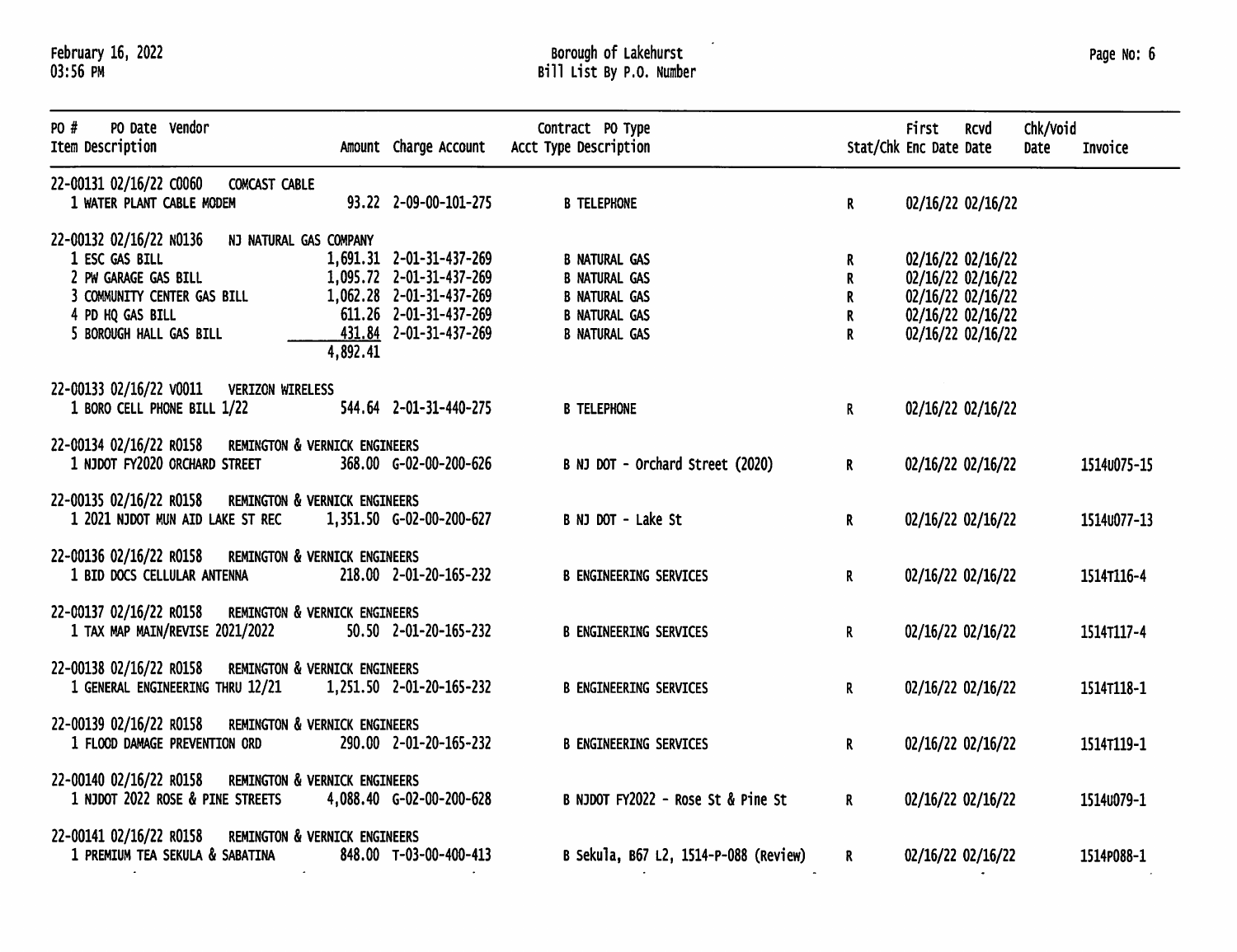$\Delta$ 

 $\mathcal{A}$ 

 $\sim$ 

## Borough of Lakehurst<br>Bill List By P.O. Number

|  | Page No: |  |  |  | 7 |
|--|----------|--|--|--|---|
|--|----------|--|--|--|---|

 $\bar{\beta}$ 

| PO #<br>PO Date Vendor<br>Item Description                                              |                                            | Amount Charge Account                                | Contract PO Type<br>Acct Type Description                                       | Stat/Chk Enc Date Date | <b>First</b> | Rcvd                                   | Chk/Void<br>Date | Invoice |
|-----------------------------------------------------------------------------------------|--------------------------------------------|------------------------------------------------------|---------------------------------------------------------------------------------|------------------------|--------------|----------------------------------------|------------------|---------|
| 22-00142 02/16/22 A0062<br>1 MEDICARE REIMBURS. 12/21<br>2 MEDICARE REIMBURS. 1/22-2/22 | ALFRED SLOAN<br>680.40<br>977.40           | 297.00 1-01-23-220-228<br>2-01-23-220-228            | B Insurance - Medicare Reimbursement<br>B Insurance - Medicare Reimbursement    | R<br>R.                |              | 02/16/22 02/16/22<br>02/16/22 02/16/22 |                  |         |
| 22-00143 02/16/22 F0114<br>1 PREMIUM 21-00002<br>2 TTL REDEMPTION 21-00002              | FIG Cust FIGNJ19 LLC & SEC PTY<br>2,408.17 | 1,800.00 2-01-55-900-005<br>608.17 2-01-55-900-004   | <b>B TAX LIENS PREMIUM</b><br><b>B TAX LIENS 3RD PARTY</b>                      | R.<br>R                |              | 02/16/22 02/16/22<br>02/16/22 02/16/22 |                  |         |
| 22-00144 02/16/22 00900<br>1 ELECTRIC BILL UF                                           | <b>JCP&amp;L</b>                           | 3,664.75 2-09-00-101-276                             | <b>B ELECTRIC</b>                                                               | R                      |              | 02/16/22 02/16/22                      |                  |         |
| 22-00145 02/16/22 L0040<br>1 B & G SHARE<br>2 UTILITY SHARE                             | LOWE'S<br>849.11                           | 499.25 2-01-26-310-262<br>349.86 2-09-00-101-244     | <b>B MINOR TOOLS &amp; EQUIPMENT</b><br><b>B EQUIPMENT - MAINTENANCE/REPAIR</b> | R<br>R                 |              | 02/16/22 02/16/22<br>02/16/22 02/16/22 |                  |         |
| 22-00146 02/16/22 T0045<br>1 PREMIUM 21-00005<br>2 TTL REDEMPTION                       | TRYSTONE CAPITAL ASSETS<br>4,707.68        | 2,100.00 2-01-55-900-005<br>2,607.68 2-01-55-900-004 | <b>B TAX LIENS PREMIUM</b><br><b>B TAX LIENS 3RD PARTY</b>                      | R.<br>R                |              | 02/16/22 02/16/22<br>02/16/22 02/16/22 |                  |         |
| 22-00147 02/16/22 M0029<br>1 REIMBURSEMENT NOTARY FEE                                   | MARYANNE CAPASSO                           | 25.00 2-01-20-120-211                                | B Clerk - Office Supplies                                                       | R.                     |              | 02/16/22 02/16/22                      |                  |         |
| 22-00148 02/16/22 K0018<br>1 REIMBURSEMENT NOTARY FEE                                   | <b>KORI BRENNAN</b>                        | 25.00 2-01-20-120-211                                | B Clerk - Office Supplies                                                       | R.                     |              | 02/16/22 02/16/22                      |                  |         |
| Total Purchase Orders:                                                                  | 60 Total P.O. Line Items:                  | 110 Total List Amount:                               | Total Void Amount:<br>108,726.62                                                | 0.00                   |              |                                        |                  |         |

 $\sim$ 

 $\sim$ 

 $\mathbf{A}^{\text{max}}$ 

 $\sim$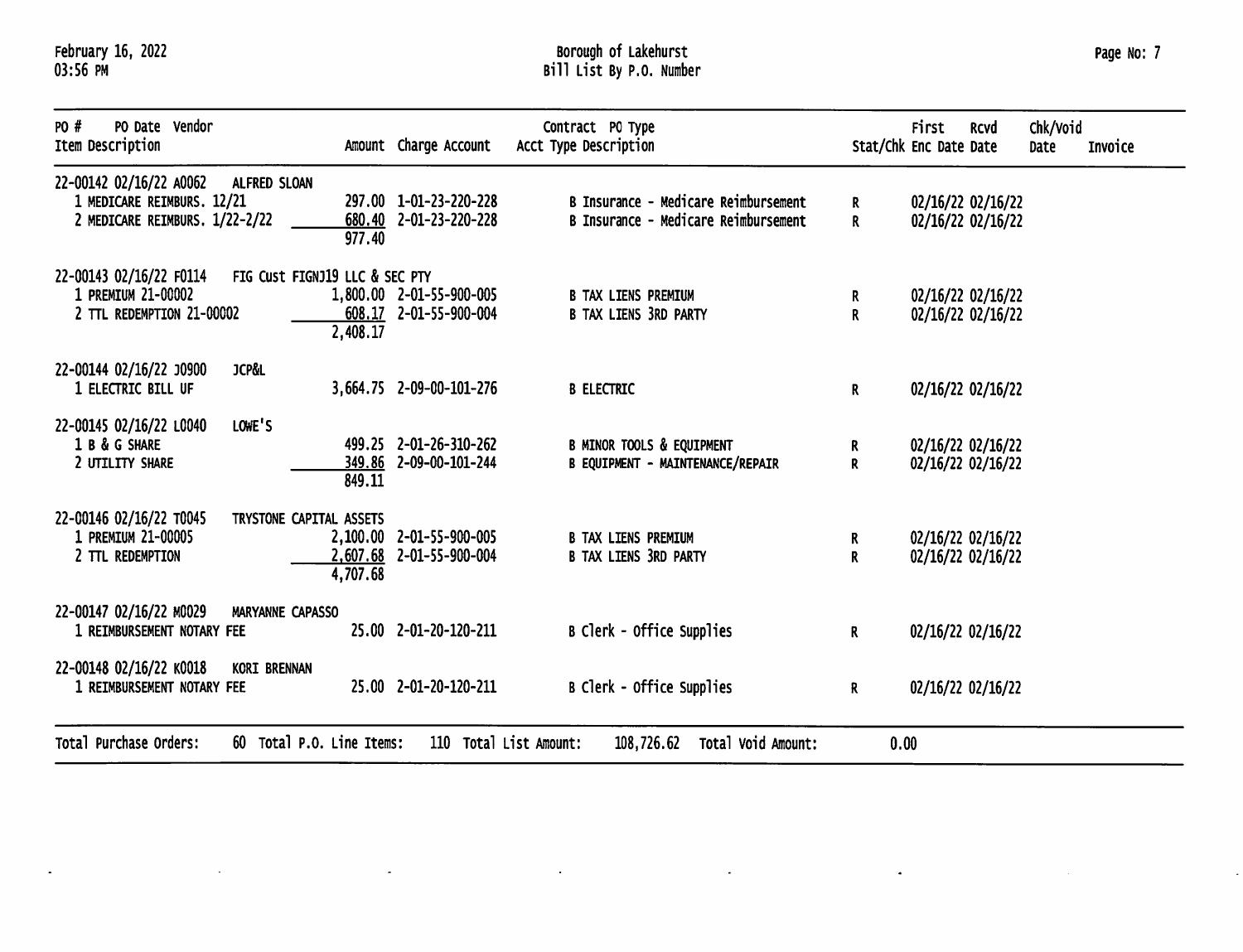$\sim$ 

 $\langle \bullet \rangle$ 

 $\omega$ 

 $\mathcal{L}$ 

 $\star$  .

 $\bullet$ 

 $\hat{\mathbf{z}}$ 

| Totals by Year-Fund<br><b>Fund Description</b> | Fund                    | <b>Budget Rcvd</b>     | Budget Held       | <b>Budget Total</b>     | Revenue Total | G/L Total    | Tota <sup>1</sup>      |  |
|------------------------------------------------|-------------------------|------------------------|-------------------|-------------------------|---------------|--------------|------------------------|--|
| <b>CURRENT FUND APPROPRIATIONS</b>             | $1 - 01$                | 9,664.02               | 0.00              | 9,664.02                | 0.00          | 0.00         | 9,664.02               |  |
| WATER & SEWER OPERATING                        | $1 - 09$<br>Year Total: | 1,798.10<br>11,462.12  | 0.00<br>0.00      | 1,798.10<br>11,462.12   | 0.00<br>0.00  | 0.00<br>0.00 | 1,798.10<br>11,462.12  |  |
| <b>CURRENT FUND APPROPRIATIONS</b>             | $2 - 01$                | 35,245.27              | 0.00              | 35,245.27               | 0.00          | 0.00         | 35,245.27              |  |
| WATER & SEWER OPERATING                        | $2 - 09$<br>Year Total: | 19,330.49<br>54,575.76 | 0.00<br>0.00      | 19,330.49<br>54,575.76  | 0.00<br>0.00  | 0.00<br>0.00 | 19,330.49<br>54,575.76 |  |
|                                                | $C-04$                  | 32,264.54              | 0.00              | 32,264.54               | 0.00          | 0.00         | 32,264.54              |  |
|                                                | $G-02$                  | 7,686.65               | 0.00              | 7,686.65                | 0.00          | 0.00         | 7,686.65               |  |
|                                                | $T-03$                  | 2,737.55               | 0.00              | 2,737.55                | 0.00          | 0.00         | 2,737.55               |  |
| Total Of All Funds:                            |                         | 108,726.62             | $\overline{0.00}$ | $\overline{108,726.62}$ | 0.00          | 0.00         | 108,726.62             |  |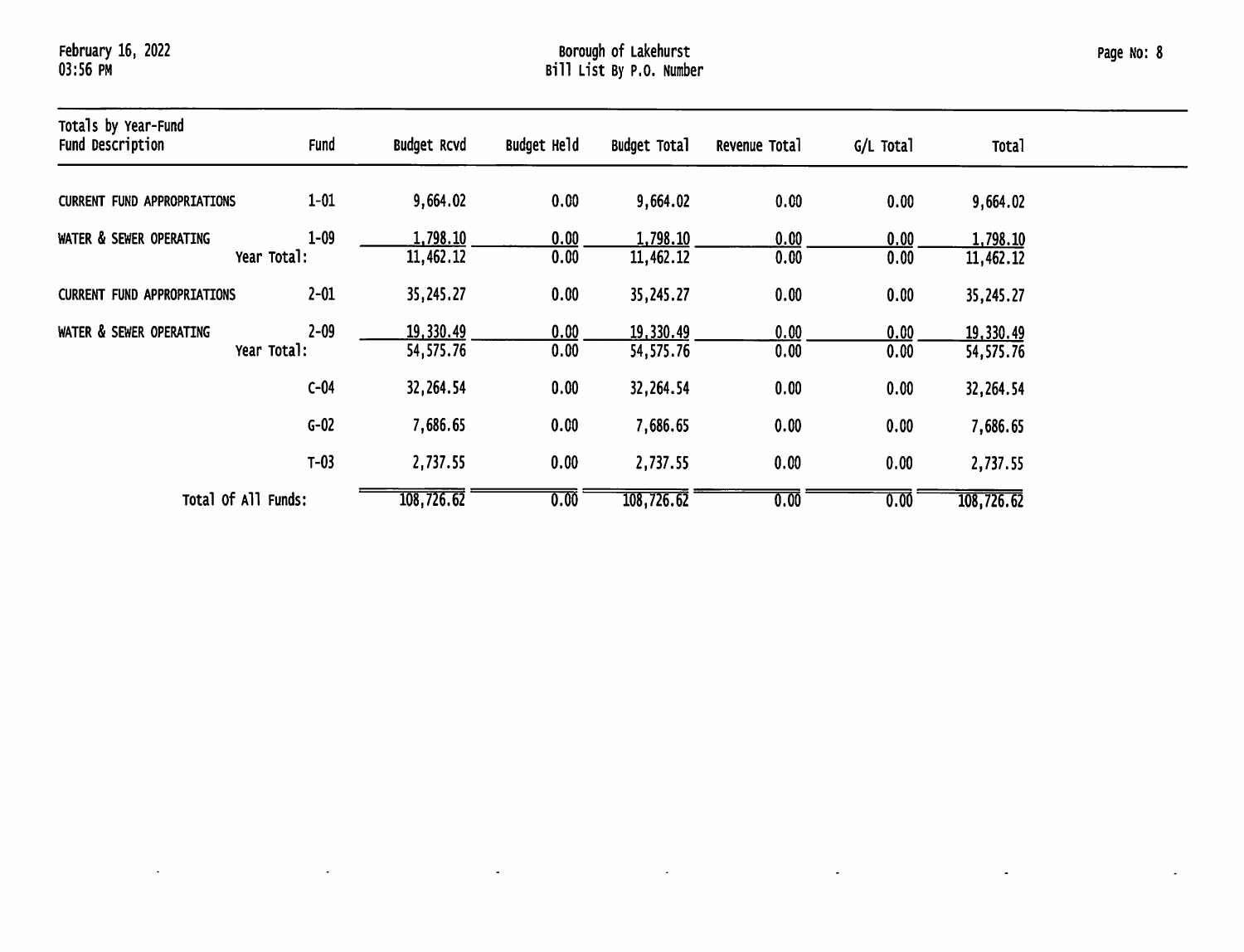#### **RESOLUTION February 17, 2022**

**WHEREAS,** a survey of the disbursements and anticipated commitments against the 2021 Current Operating Budget Appropriations reveals the need to transfer funds; **and**

**WHEREAS,** Title 40A:4-58 of the Revised Statutes of the State of New Jersey authorizes the transfers commencement November 1 of the current year to March 31 of the next year:

Transfer From:

| Mayor & Council OE             |       | \$1,100.00 |
|--------------------------------|-------|------------|
|                                | Total | \$1,100.00 |
| Transfer To:<br>Engineering OE |       | \$1,100.00 |
|                                | Total | \$1,100.00 |

**NOW, THEREFORE, BE IT RESOLVED** by Mayor and Council of the Borough of Lakehurst, County of Ocean, State of New Jersey that the above stated transfer is hereby approved.

**I, Maryanne Capasso, Municipal Clerk of the Borough of Lakehurst, County of Ocean, State of New Jersey, do hereby certify that the above resolution was approved by the governing body at the meeting of February 17th, 2022.**

> **Maryanne Capasso, RMC Municipal Clerk**

\_\_\_\_\_\_\_\_\_\_\_\_\_\_\_\_\_\_\_\_\_\_\_\_\_\_\_\_\_\_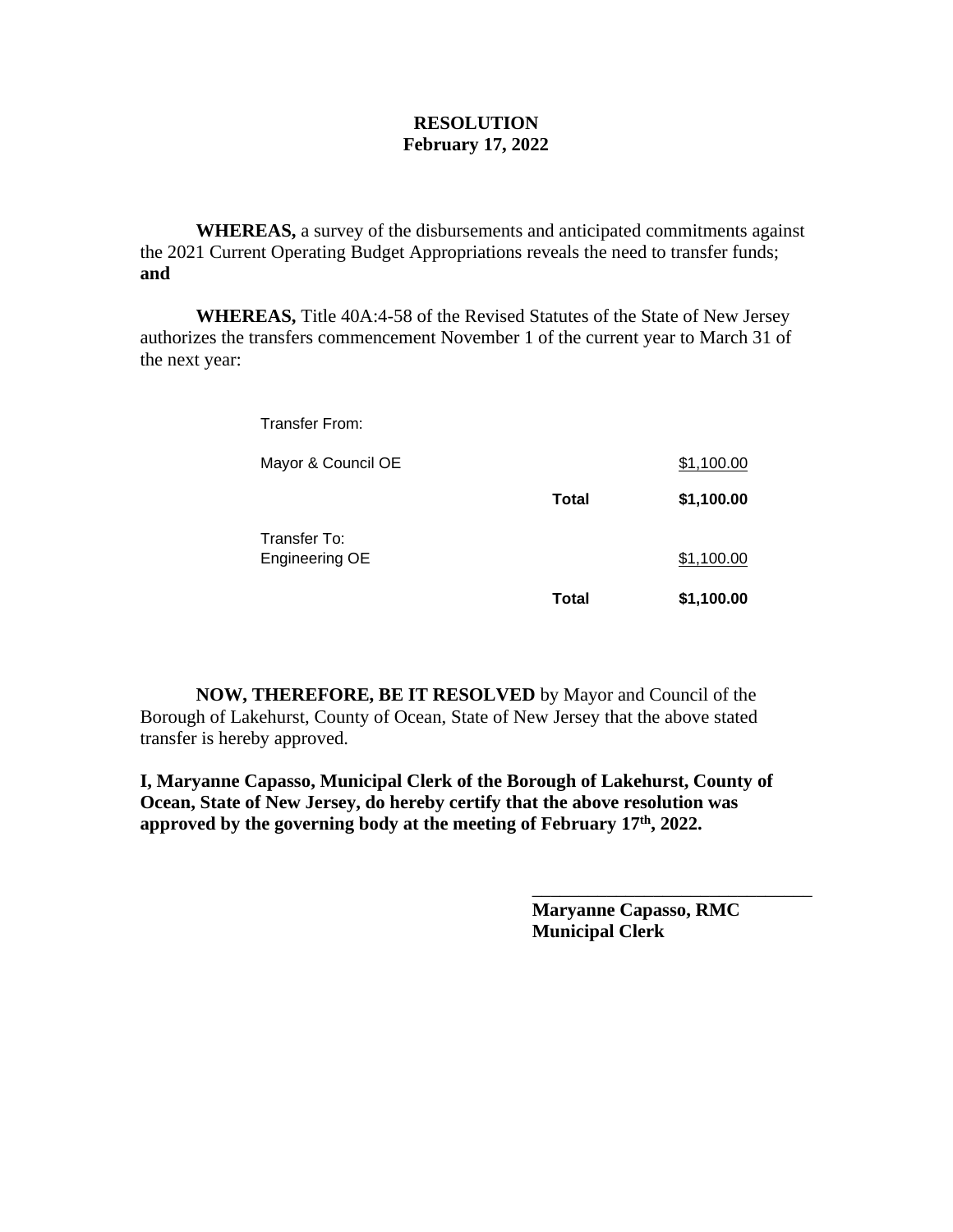**WHEREAS**, the Borough of Lakehurst ("Borough") and the Lakehurst Police Association ("Union") are parties to a collectively negotiated agreement in effect from January 1, 2019 through December 31, 2023 (hereinafter referred to as the "CNA"); **and**

**WHEREAS**, the Borough promoted an officer from Sergeant to Lieutenant in 2020; **and**

**WHEREAS**, the CNA provides that the Borough and Union will negotiate the salary for the position of Lieutenant when someone is promoted to such position; **and**

**WHEREAS**, the Borough and Union have agreed to a salary for the position of Lieutenant and wish to memorialize such agreement.

 **NOW, THEREFORE, BE IT RESOLVED** by the Mayor and Council of the Borough of Lakehurst, County of Ocean, State of New Jersey, approve sidebar agreement for salary for the position of Lieutenant.

**I, Maryanne Capasso, Municipal Clerk, of the Borough of Lakehurst, County of Ocean, State of New Jersey, do hereby certify that the above resolution was approved by the Mayor and Council at the meeting of February 17, 2022.**

> **Maryanne Capasso, RMC Municipal Clerk**

**\_\_\_\_\_\_\_\_\_\_\_\_\_\_\_\_\_\_\_\_\_\_\_\_\_**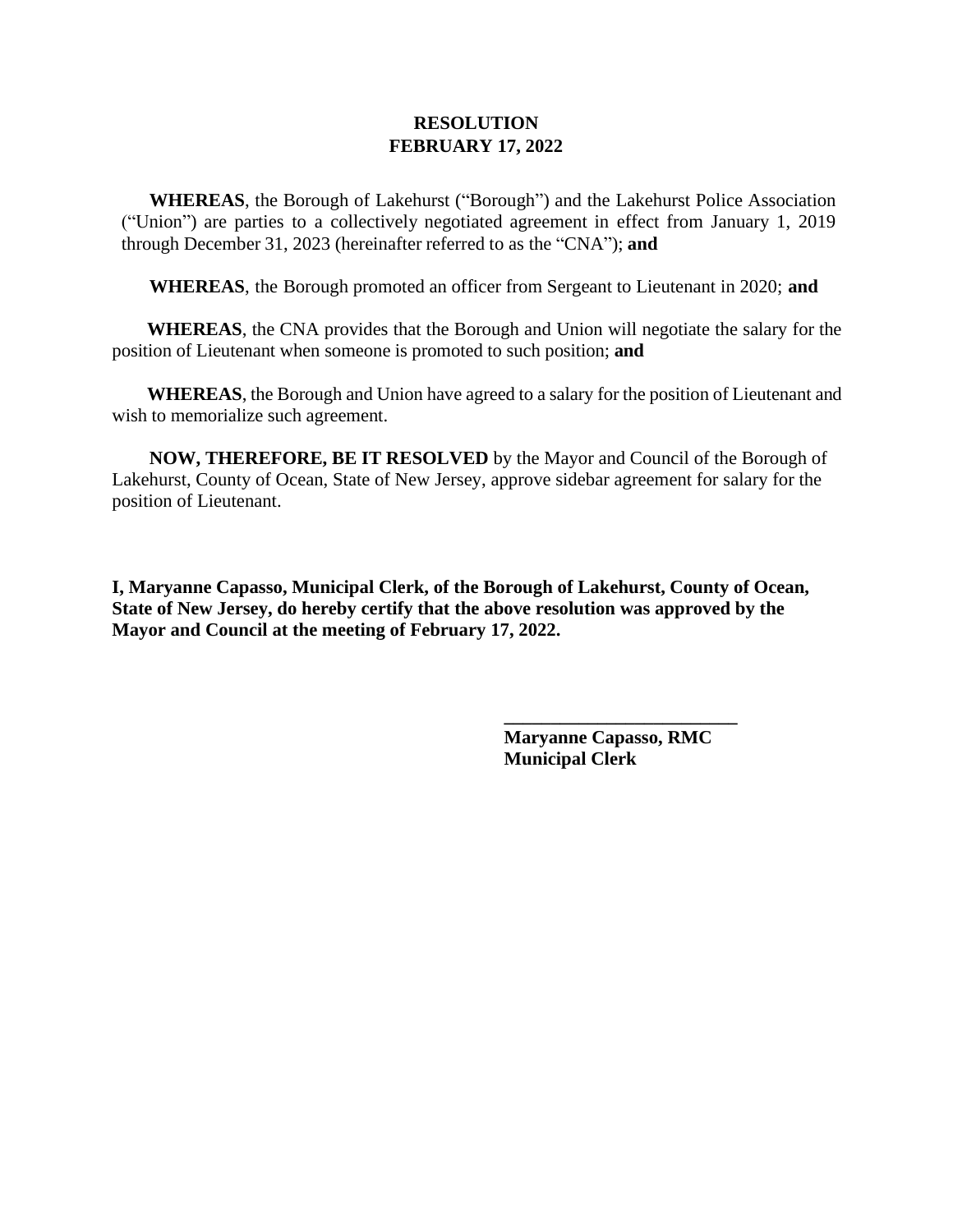**NOW, THEREFORE, BE IT RESOLVED** by the Mayor and Council of the Borough of Lakehurst, County of Ocean, State of New Jersey that Kori Brennan be appointed as the Class II member of the Lakehurst Planning/Land Use Board.

**I, Maryanne Capasso, Municipal Clerk of the Borough of Lakehurst, County of Ocean, State of New Jersey, do hereby certify that the above resolution was approved by the Mayor and Council at the meeting of February 17, 2022.**

> **Maryanne Capasso, RMC Municipal Clerk**

**\_\_\_\_\_\_\_\_\_\_\_\_\_\_\_\_\_\_\_\_\_\_\_\_\_\_\_\_**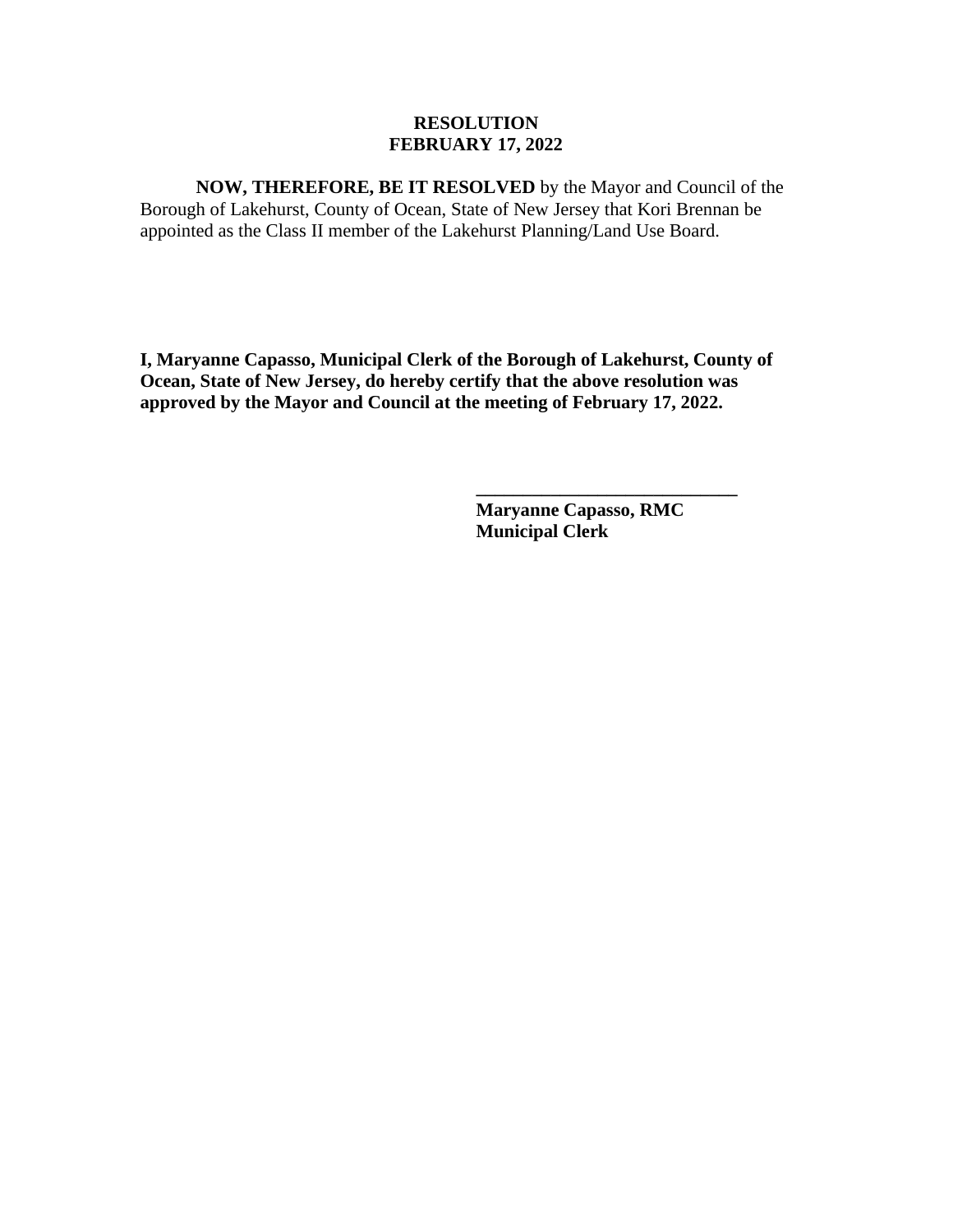**NOW, THEREFORE, BE IT RESOLVED** by the Mayor and Council of the Borough of Lakehurst, County of Ocean, State of New Jersey that the following appointment to the Lakehurst Planning/Land Use Board is hereby approved:

Jeff Emmons, alternate member, for a term expiring 12/31/23

**I, Maryanne Capasso, Municipal Clerk of the Borough of Lakehurst, County of Ocean, State of New Jersey, do hereby certify that the above resolution was approved at the meeting of February 17, 2022.**

> **Maryanne Capasso, RMC Municipal Clerk**

**\_\_\_\_\_\_\_\_\_\_\_\_\_\_\_\_\_\_\_\_\_\_\_\_\_\_\_\_\_\_**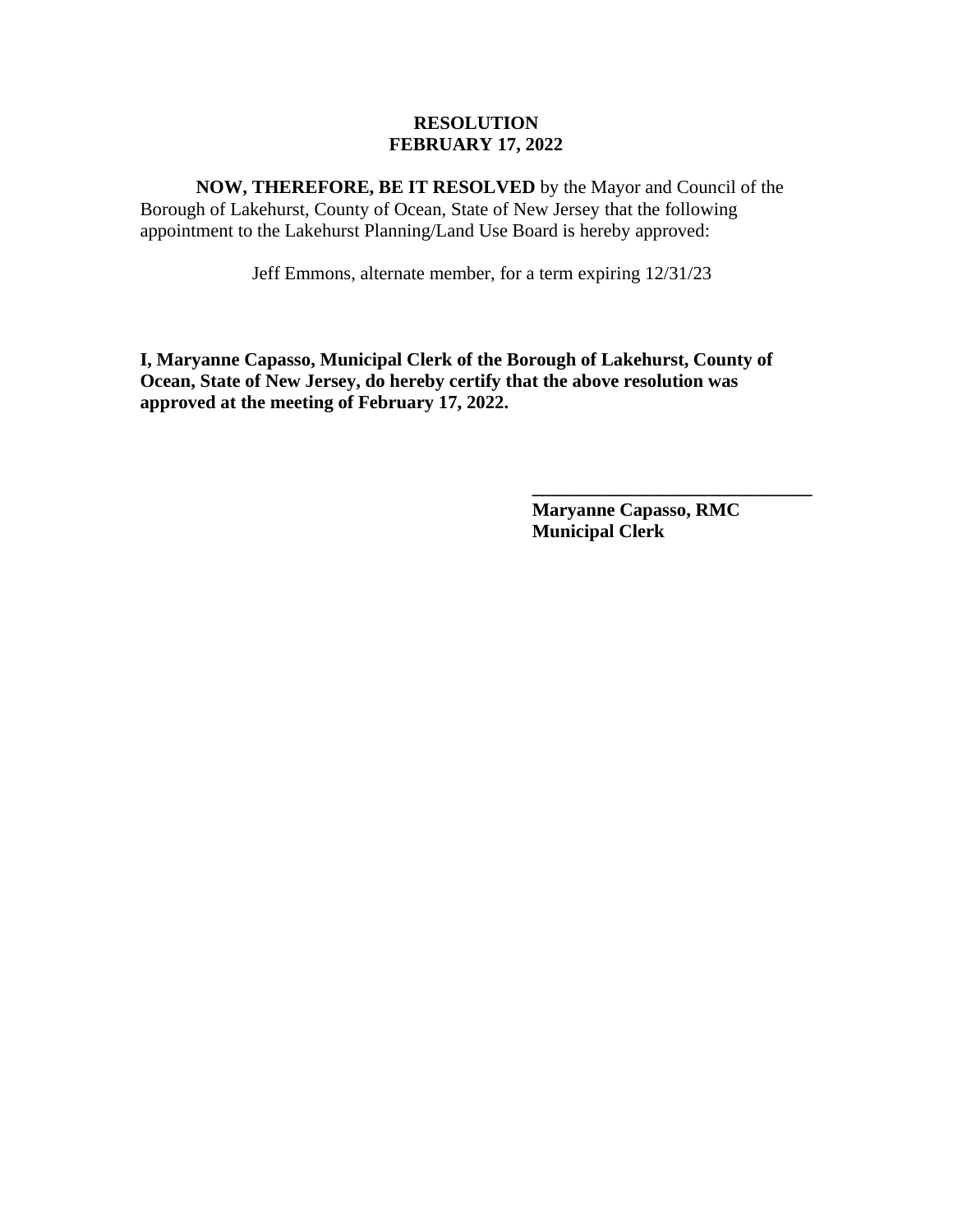**WHEREAS,** Sue A. Clark has applied for membership in the Lakehurst Volunteer Fire Company No. 1 (LVFC) and the New Jersey State Firemen's Relief Association, **and**

**WHEREAS,** Section 2-20.4(a) 1 of the Revised General Ordinances of the Borough requires that the applicants meet certain criteria and that the applications be approved by the Governing Body, **and**

**WHEREAS,** the above applicant meets the criteria specified in Section 2-20.4(a) 1,

**NOW, THEREFORE, BE IT RESOLVED** by the Mayor and Council of the Borough of Lakehurst, County of Ocean, State of New Jersey that the application of Sue A. Clark membership in the Lakehurst Volunteer Fire Company and the New Jersey State Firemen's Relief Association is hereby approved, effective immediately.

**I, Maryanne Capasso, Municipal Clerk of the Borough of Lakehurst, County of Ocean, State of New Jersey, do hereby certify that the above resolution was approved by the Mayor and Council at the meeting of February 17, 2022.**

> **Maryanne Capasso, RMC Municipal Clerk**

**\_\_\_\_\_\_\_\_\_\_\_\_\_\_\_\_\_\_\_\_\_\_\_\_\_\_\_\_\_**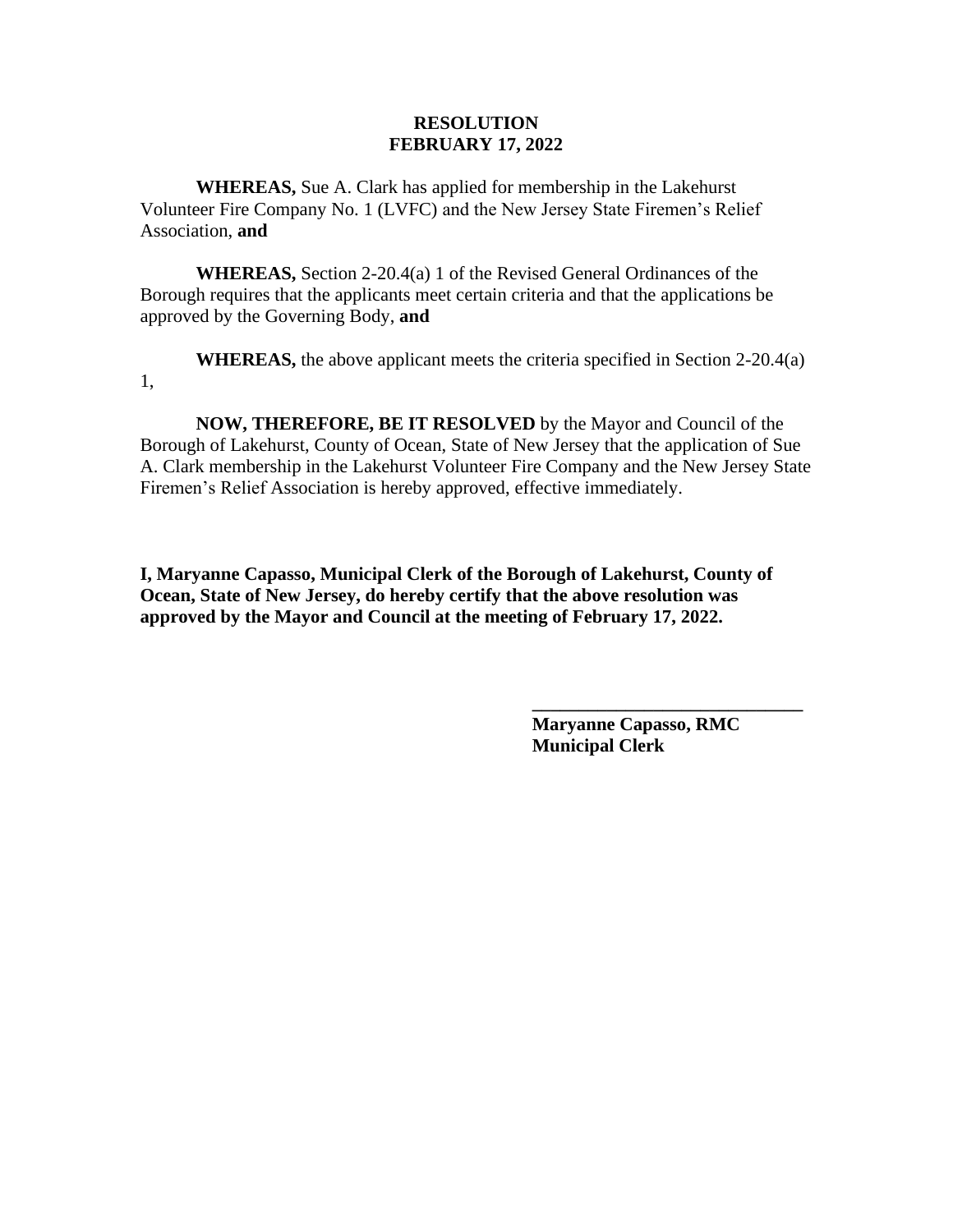**WHEREAS,** Russell E. Clark has applied for membership in the Lakehurst Volunteer Fire Company No. 1 (LVFC) and the New Jersey State Firemen's Relief Association, **and**

**WHEREAS,** Section 2-20.4(a) 1 of the Revised General Ordinances of the Borough requires that the applicants meet certain criteria and that the applications be approved by the Governing Body, **and**

**WHEREAS,** the above applicant meets the criteria specified in Section 2-20.4(a) 1,

**NOW, THEREFORE, BE IT RESOLVED** by the Mayor and Council of the Borough of Lakehurst, County of Ocean, State of New Jersey that the application of Russell E.. Clark membership in the Lakehurst Volunteer Fire Company and the New Jersey State Firemen's Relief Association is hereby approved, effective immediately.

**I, Maryanne Capasso, Municipal Clerk of the Borough of Lakehurst, County of Ocean, State of New Jersey, do hereby certify that the above resolution was approved by the Mayor and Council at the meeting of February 17, 2022.**

> **Maryanne Capasso, RMC Municipal Clerk**

**\_\_\_\_\_\_\_\_\_\_\_\_\_\_\_\_\_\_\_\_\_\_\_\_\_\_\_\_\_**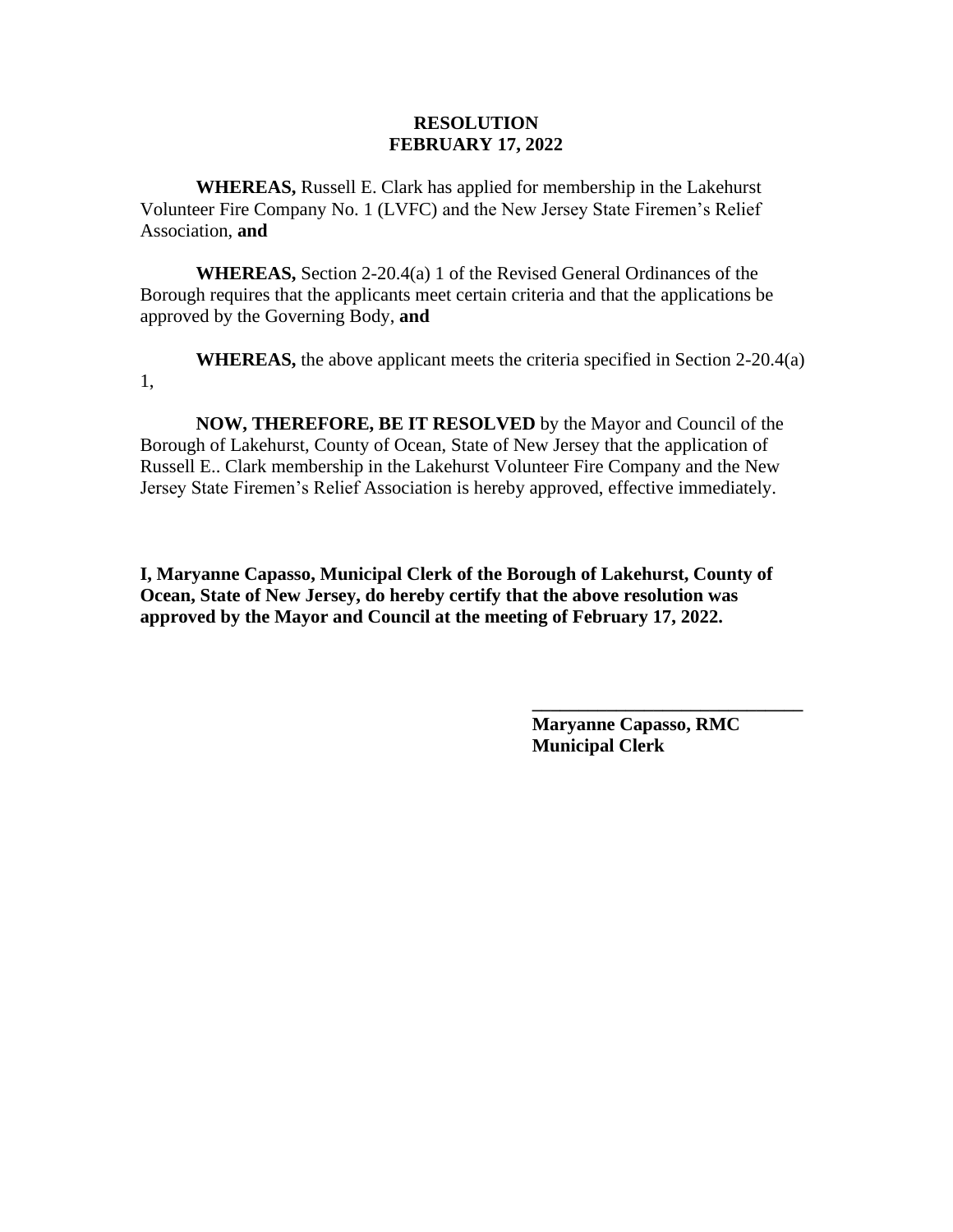**WHEREAS,** Elizabeth Cadmus has applied for junior membership in the Lakehurst First Aid Squad (LFAS) **and**

**WHEREAS,** Section 2-31.5 of the Revised General Ordinances of the Borough requires that the applicant meet certain criteria and that the application be approved by the Governing Body, **and**

**WHEREAS,** the above applicant meets the criteria specified in Section 2-31.5.

**NOW, THEREFORE, BE IT RESOLVED** by the Mayor and Council of the Borough of Lakehurst, County of Ocean, State of New Jersey that the application of Elizabeth Cadmus as a junior member of the Lakehurst First Aid Squad is hereby approved, effective immediately.

**I, Maryanne Capasso, Municipal Clerk of the Borough of Lakehurst, County of Ocean, State of New Jersey, do hereby certify that the above resolution was approved by the Mayor and Council at the meeting of February 17, 2022.**

> **Maryanne Capasso, RMC Municipal Clerk**

**\_\_\_\_\_\_\_\_\_\_\_\_\_\_\_\_\_\_\_\_\_\_\_\_\_\_\_\_\_**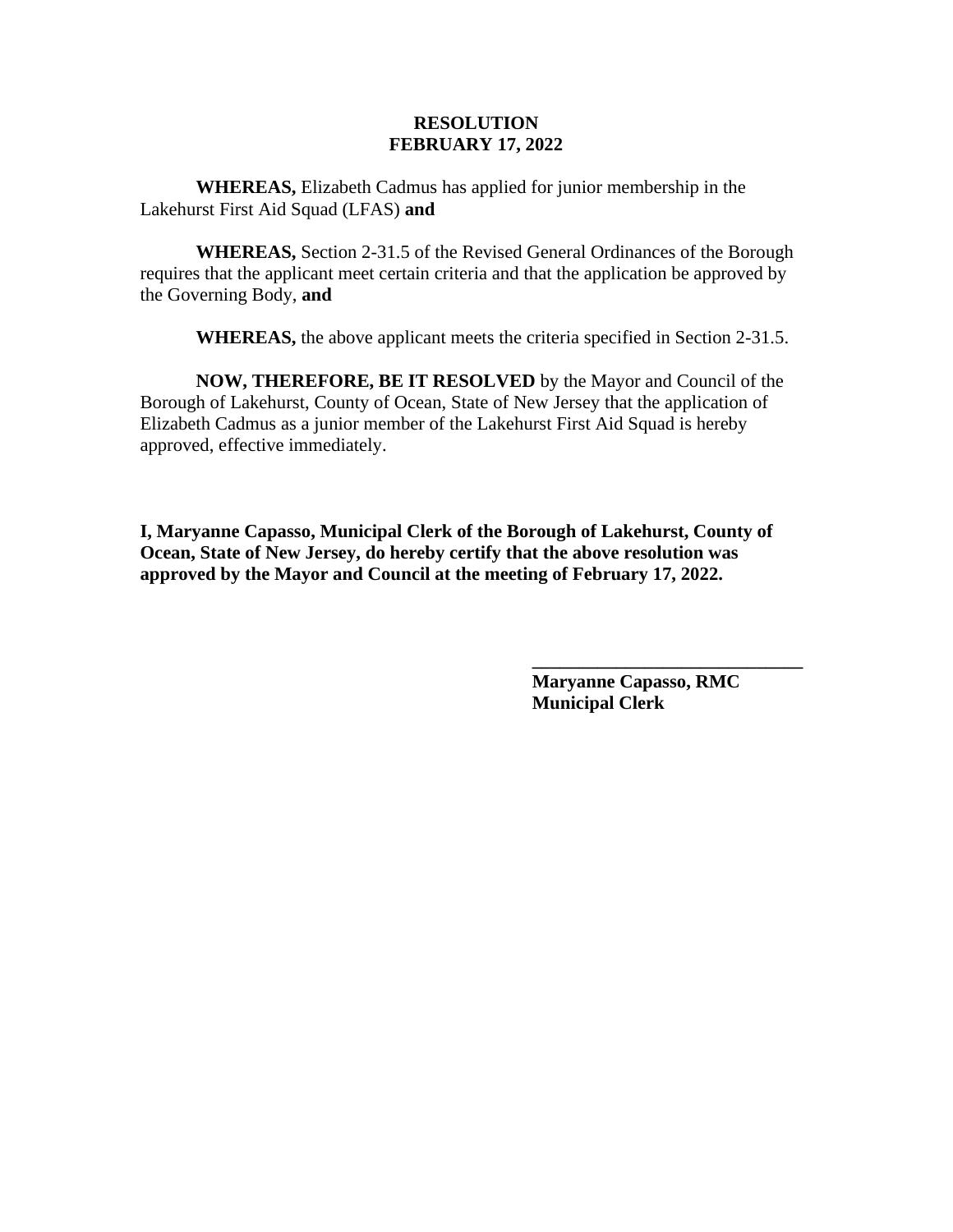#### **RESOLUTION URGING THE GOVERNOR AND THE NEW JERSEY LEGISLATURE TO RECONSIDER THE NEW JERSEY TURNPIKE AUTHORITY ANNUAL TOLL INCREASES**

**WHEREAS,** the New Jersey Turnpike Authority (NJTA) is authorized to fund and operate the Garden State Parkway, the New Jersey Turnpike, and the Atlantic City Expressway in the State of New Jersey; **and**

**WHEREAS,** the NJTA is authorized to set and collect tolls to fund the operation and improvements to those roads under itsjurisdiction; **and**

**WHEREAS,** the residents of the State of New Jersey witnessed the imposition by NJTA of a 27% toll increase in September 2020; **and**

**WHEREAS,** the NJTA has approved an additional toll increase of up to 3% annually as a committed revenue source for an approved capital improvement plan for roadways under its jurisdiction; **and**

**WHEREAS,** capital improvements to the NJTA roadways benefit residents and visitors to the State; **and**

**WHEREAS,** Ocean County ranks in the bottom third for median income levels in the State of New Jersey; **and**

**WHEREAS,** over 90,000 Ocean County residents commute outside of the County for employment; **and**

**WHEREAS,** capital improvements benefit residents of the State and its visitors, the financial hardship to the residents of lower income jurisdictions requires further review and consideration, such as a reduced or eliminated toll increase.

**NOW THEREFORE BE IT RESOLVED** that the Mayor and Council of the Borough Lakehurst urges the Governor of the State of New Jersey and the New Jersey Legislature to direct the NJTA to reconsider the annual toll increase that took effect on January 1,2022.

**BE IT FURTHER RESOLVED** that a copy ofthis Resolution shall be provided to the Governor of the State of New Jersey, the New Jersey Office of Legislative Services, the Chairman and Executive Director of the New Jersey Turnpike Authority, the Director of the Ocean CountyBoard of Commissioners and the Clerks of Municipalities located in Ocean County.

**I, Maryanne Capasso, Municipal Clerk of the Borough of Lakehurst, County of Ocean, State of New Jersey do hereby certify that the above is a true copy of a resolution was approved and adopted by the Mayor and Council at the meeting of February 17, 2022.**

> **Maryanne Capasso, RMC Municipal Clerk**

**\_\_\_\_\_\_\_\_\_\_\_\_\_\_\_\_\_\_\_\_\_\_\_\_\_\_\_**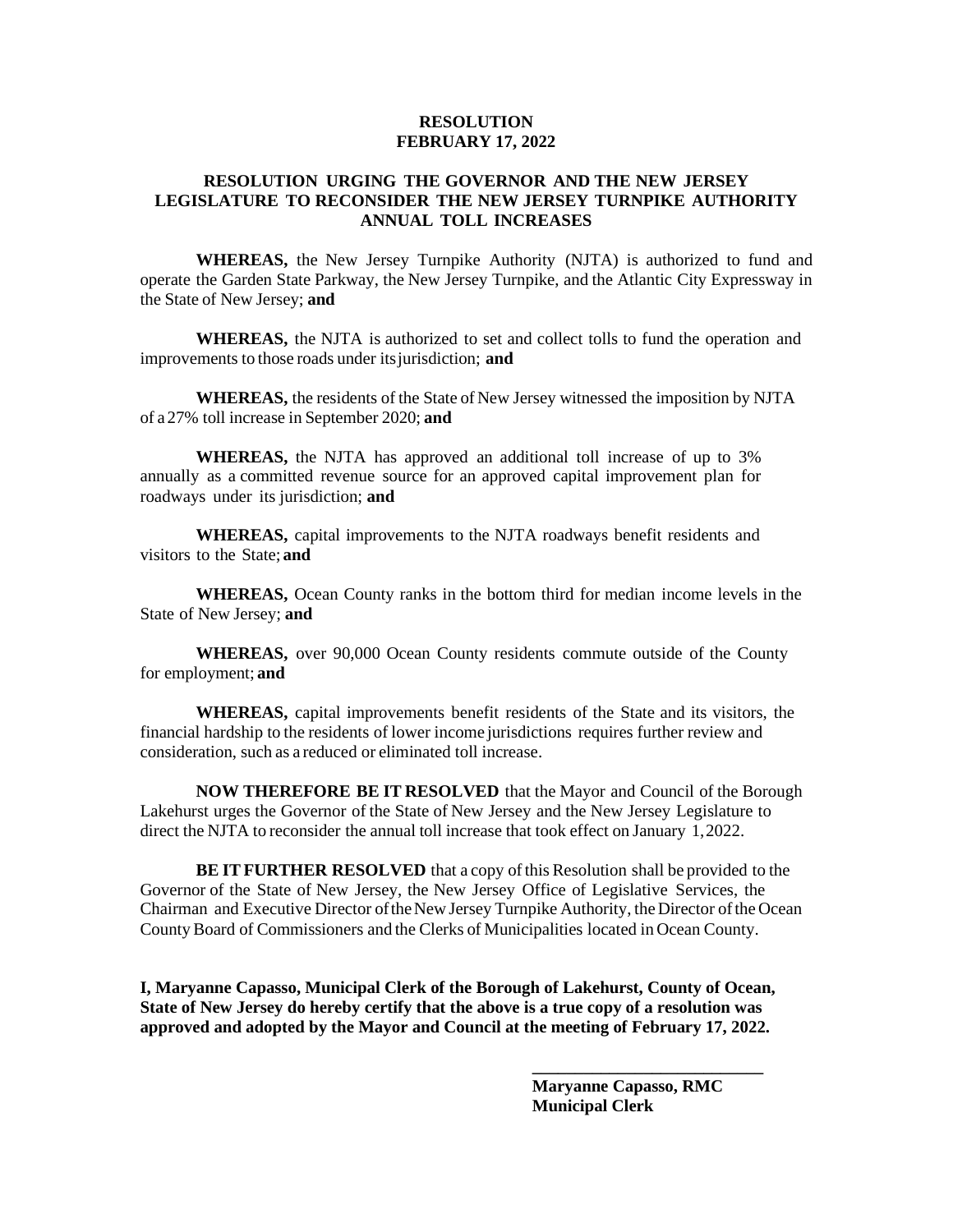#### **RESOLUTION OPPOSING THE EXTENSION OF EXECUTIVE ORDERS BY GOVERNOR MURPHY BEYOND THE PUBLIC HEALTH EMERGENCY**

**WHEREAS,** on March 9, 2020, Governor Murphy declared a Public Health Emergency relating to the COVID-19 pandemic; **and**

**WHEREAS,** the Governor's temporary emergency powers at the outset served the purpose of handling the COVID-19 pandemic at the time when the virus was new to the residents of New Jersey; **and**

**WHEREAS,** Governor Murphy renewed this Public Health Emergency every 30 days thereafter until June of 2021; **and**

**WHEREAS,** on June 4, 2021, Governor Murphy signed Legislation and an Executive Order ending the Public Health Emergency; **and**

**WHEREAS,** at that time, the New Jersey Legislature granted Governor Murphy the authority to continue certain emergency powers with respect to 14 Executive Orders only until January 11, 2022; **and**

**WHEREAS,** the Legislature allowed Governor Murphy to request an extension of these powers for up to 90 days after January 11, 2022; and

**WHEREAS,** Governor Murphy made a request to the New Jersey Legislature for the 90 day extension of these emergency powers; **and**

**WHEREAS,** the New Jersey Legislature refused to extend these emergency powers; **and**

**WHEREAS,** Governor Murphy ignored the Legislature's refusal to extend his remaining emergency powers and announced on January 12, 2022, that he was reinstating a statewide Public Health Emergency, thereby allowing himself the ability to continue statewide mandates without the proper checks and balances afforded to New Jersey residents by virtue of the New Jersey Constitution; **and**

**WHEREAS,** since January 12, 2022 the New Jersey Legislature has failed to overrule or contest this declaration of emergency powers, despite New Jersey's high vaccination rate; **and**

**WHEREAS,** after almost two years since Governor Murphy's Public Health Emergency Declaration, local governments, businesses, and the public at large have adjusted to the pandemic and have learned how to take appropriate actions to protect themselves and constituents against COVID-19; **and**

**WHEREAS,** Governor Murphy promised on January 12, 2022, in declaring a new State of Emergency, that he would not impose any new universal mandates, **and**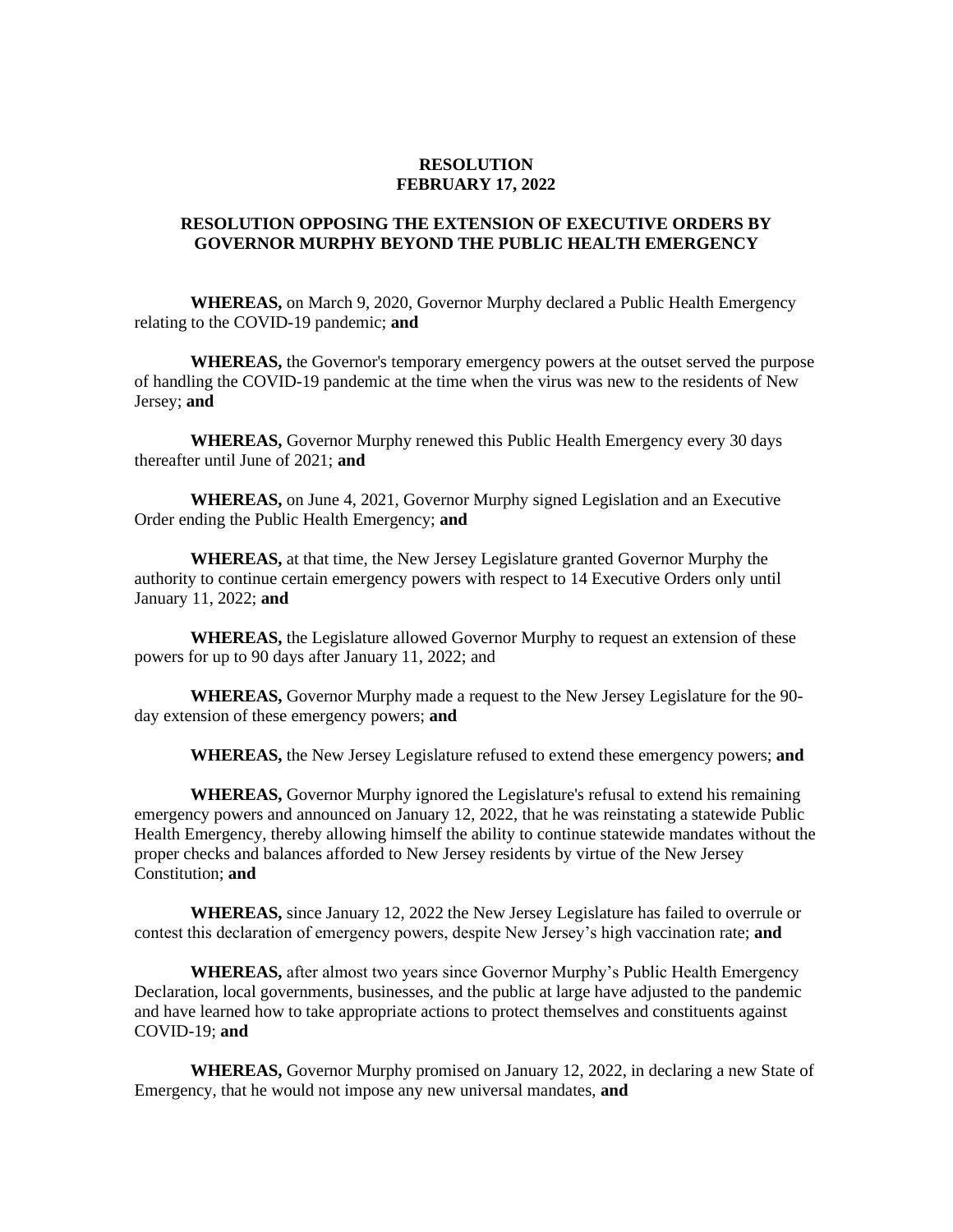**WHEREAS,** just days later, Governor Murphy imposed a universal vaccine mandate for health care workers and correctional officers, in contradiction to his promise; **and**

**WHEREAS,** Governor Murphy imposed no mandate on inmates in the same facilities; **and** 

**WHEREAS,** Governor Murphy also imposed the requirement for discipline of employees up to and including termination for failing to comply with his mandates, regardless of personal preference; and

**WHEREAS,** health decisions are best managed locally, and county and local governments should have the ability to select options which are best suited for the local conditions faced by each jurisdiction, after considering all of the relevant factors; **and** 

**WHREAS,** the residents of the Borough of Lakehurst deserve a system of checks and balances as guaranteed by both the United States and New Jersey Constitutions; **and**

**WHEREAS,** to date, Governor Murphy has issued over 200 Executive Orders relating to the pandemic; **and**

**WHEREAS,** the Mayor and Council of the Borough of Lakehurst agrees that is well past time to return to the regular order of government in the State of New Jersey.

**NOW, THEREFORE, BE IT RESOLVED**, by the Mayor and Council of the Borough of Lakehurst, County of Ocean, State of New Jersey be and hereby opposes Governor Murphy's declaration of a new Public Health Emergency and his recent imposition of a vaccine mandate for health care workers and correctional officers.

**BE IT FURTHER RESOLVED** that the by the Mayor and Council of the Borough of Lakehurst, strongly urges the Legislature to act forthwith to repeal the Public Health Emergency and to restore the constitutional balance of power guaranteed by the United States and New Jersey Constitution, so the Mayor and Council of the Borough of Lakehurst can protect employees and continue to serve the residents of Borough of Lakehurst.

**BE IT FURTHER RESOLVED** that the Municipal Clerk shall forward a certified true copy of this resolution to the Governor of the State of New Jersey; Lieutenant Governor of the State of New Jersey; the New Jersey State Legislature; the members of the Ocean County Legislature; New Jersey League of Municipalities; all County Boards of County Commissioners and the Mayor and Council of all towns within the County of Ocean.

**I, Maryanne Capasso, Municipal Clerk of the Borough of Lakehurst, County of Ocean, State of New Jersey do hereby certify that the above is a true copy of a resolution was approved and adopted by the Mayor and Council at the meeting of February 17, 2022.**

> **Maryanne Capasso, RMC Municipal Clerk**

**\_\_\_\_\_\_\_\_\_\_\_\_\_\_\_\_\_\_\_\_\_\_\_\_\_\_\_**